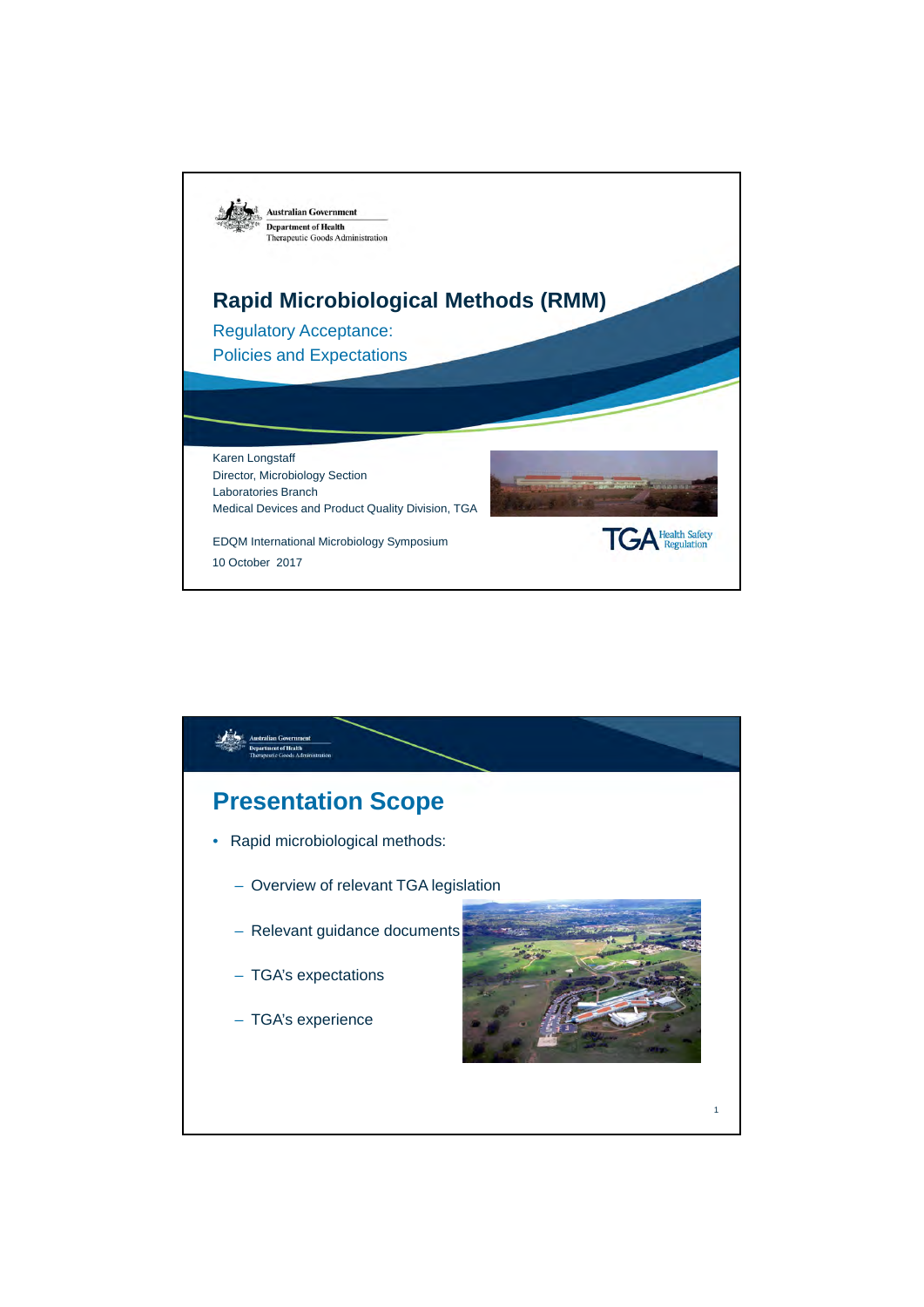

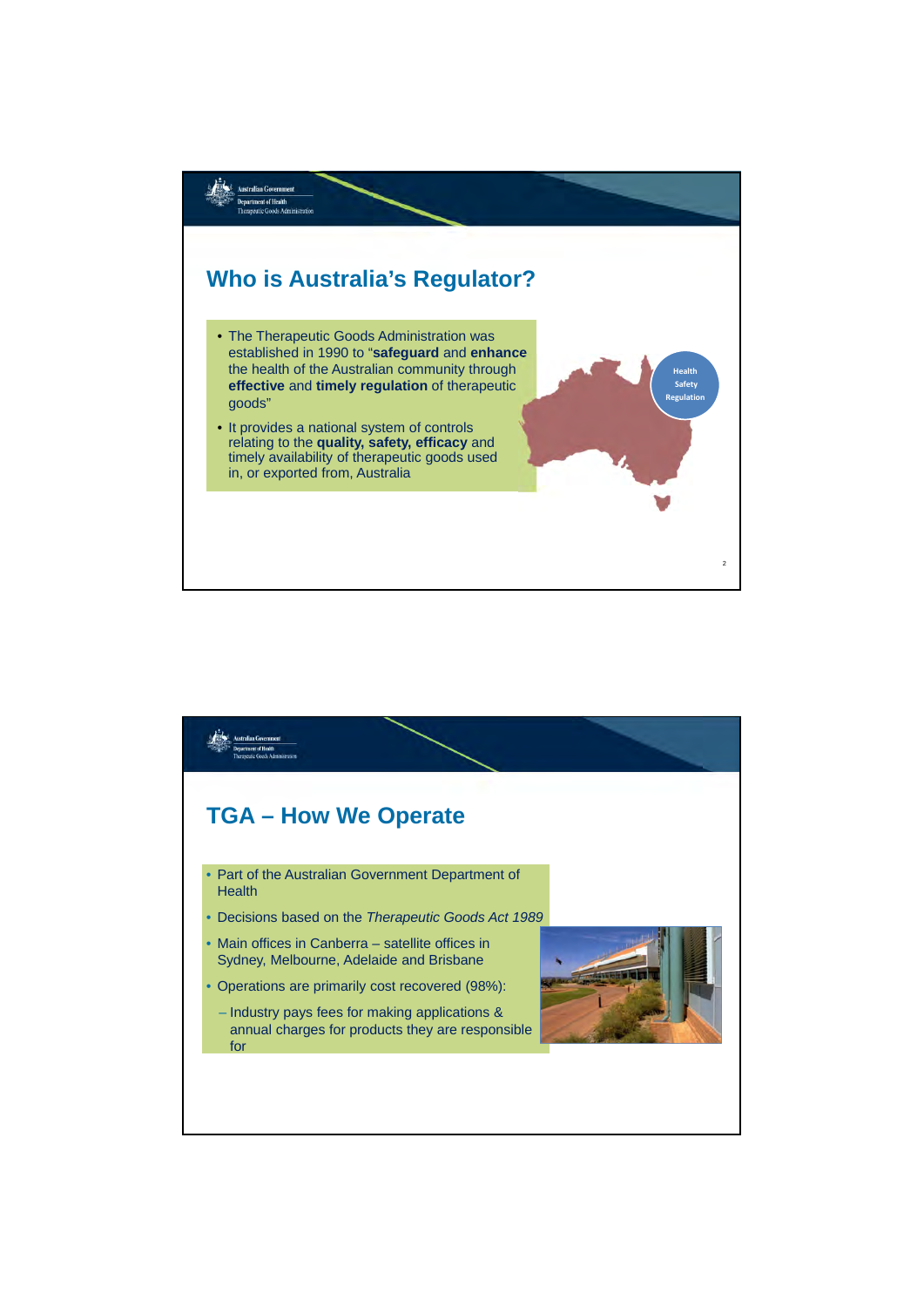

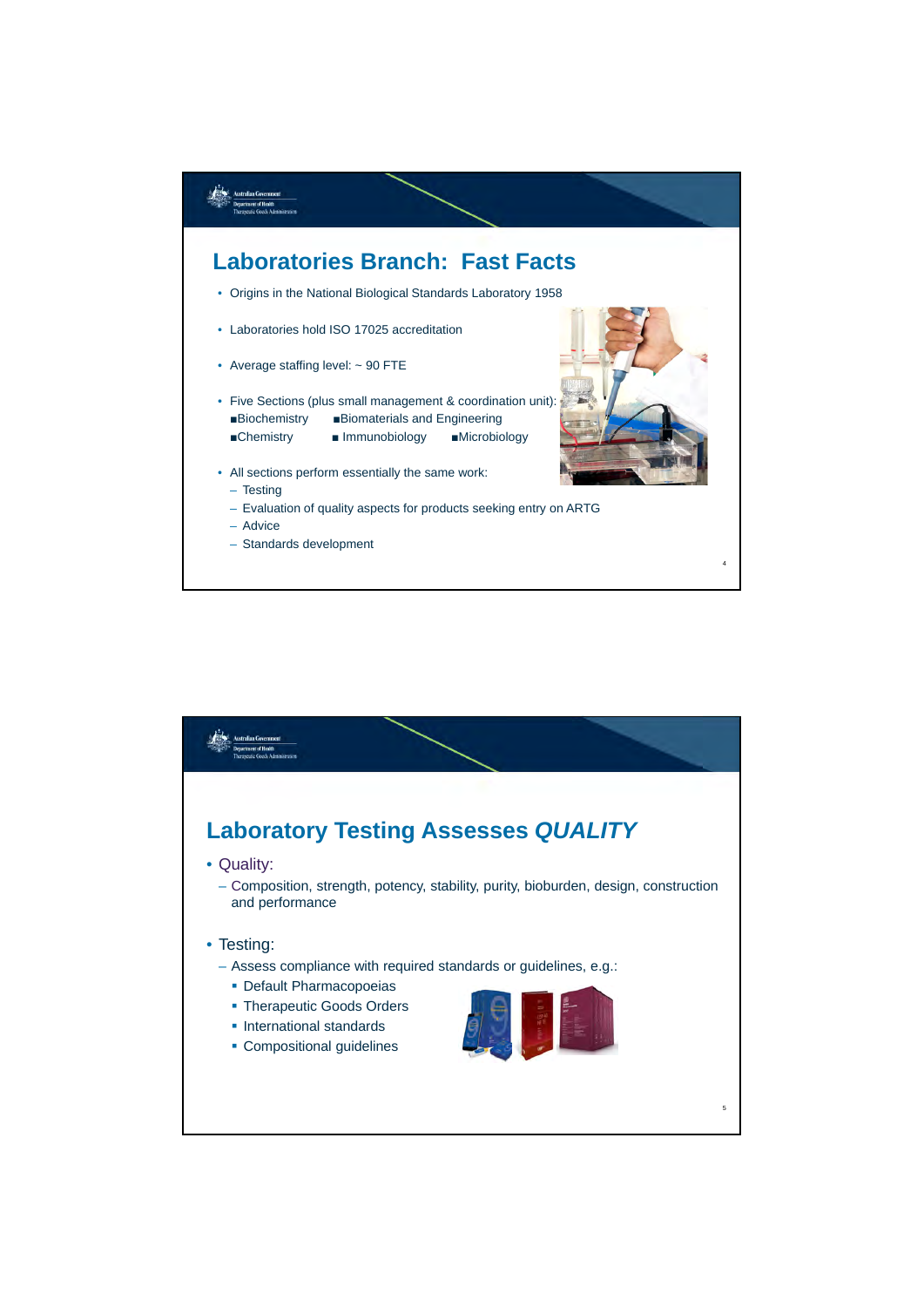

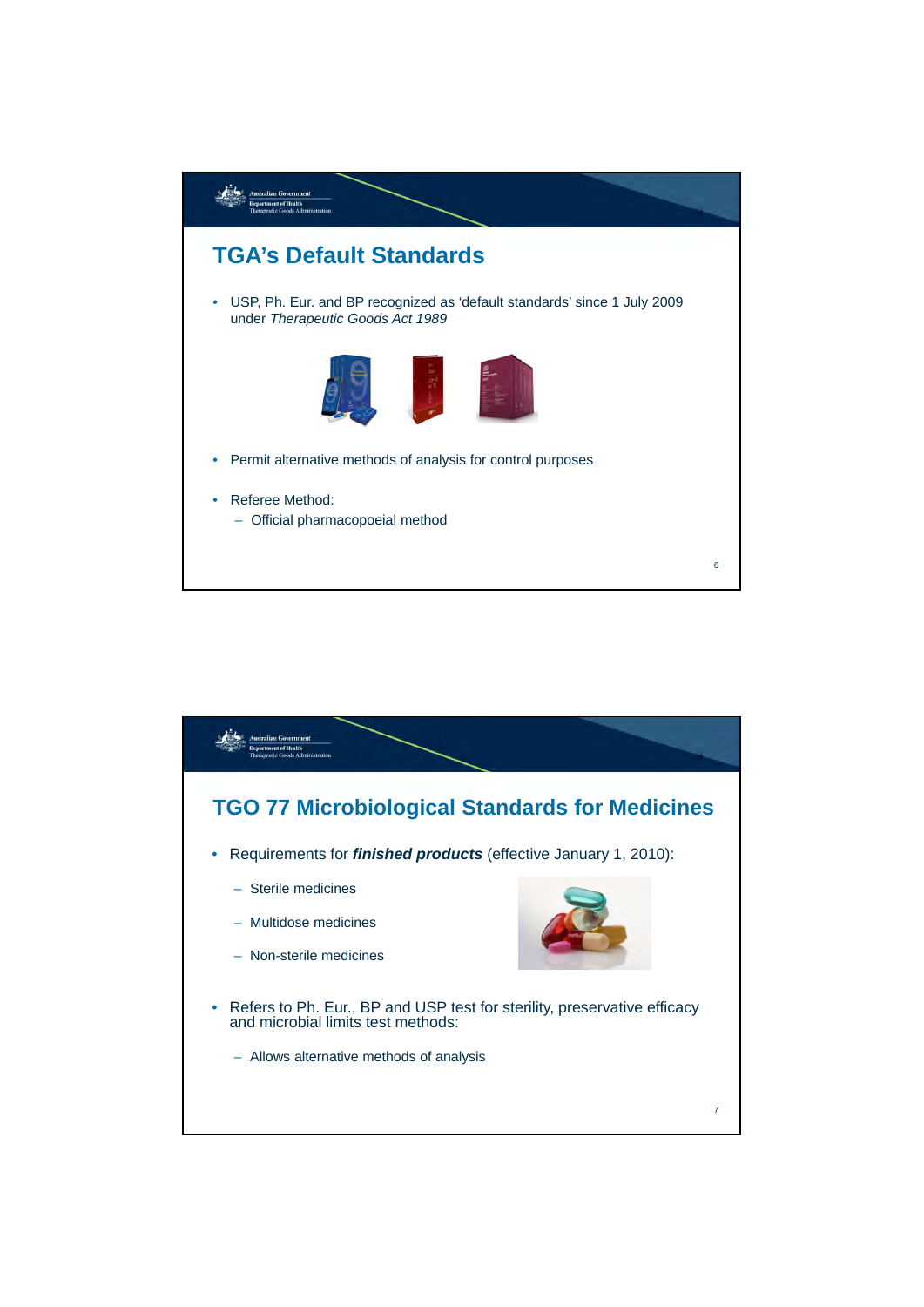

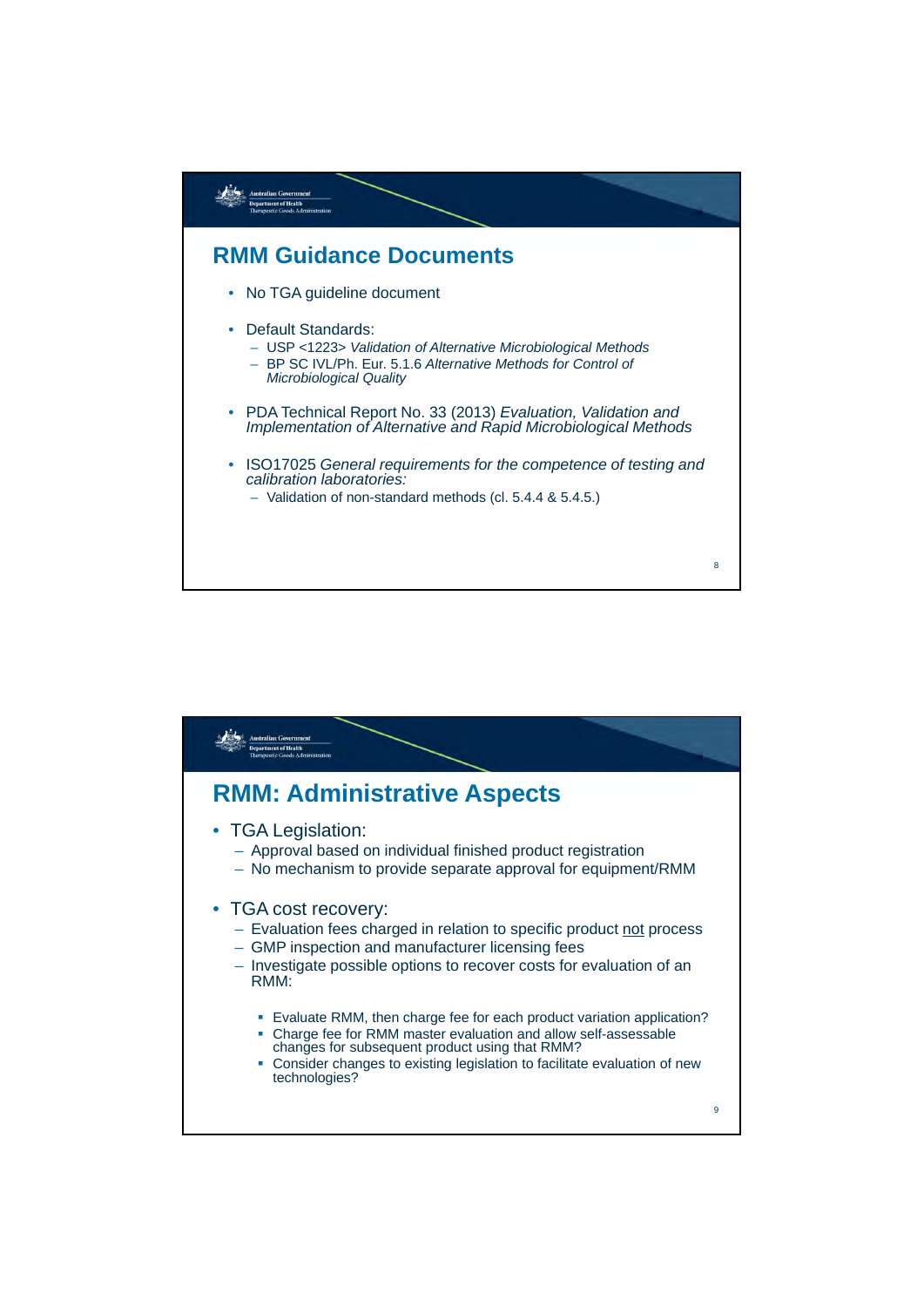

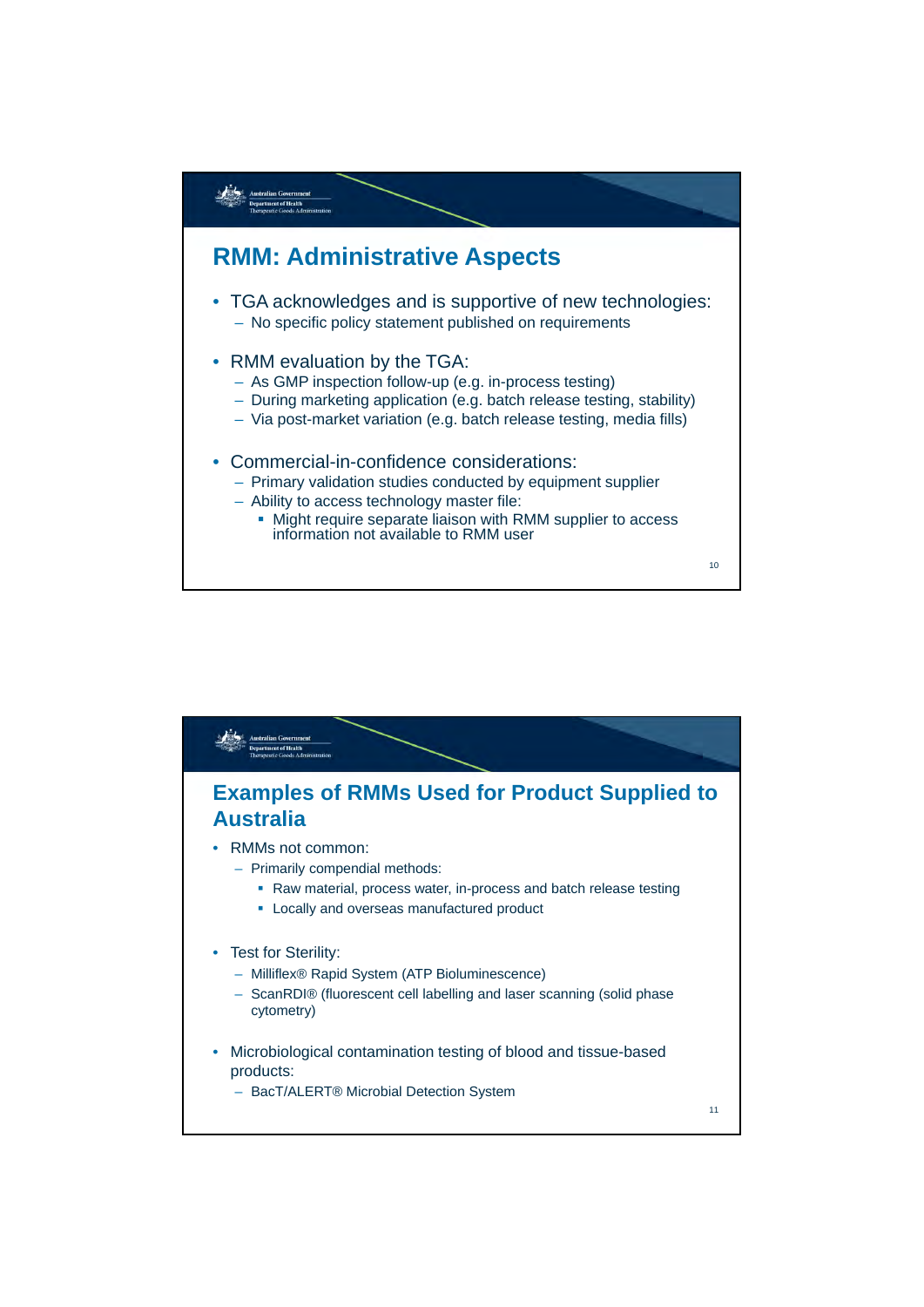

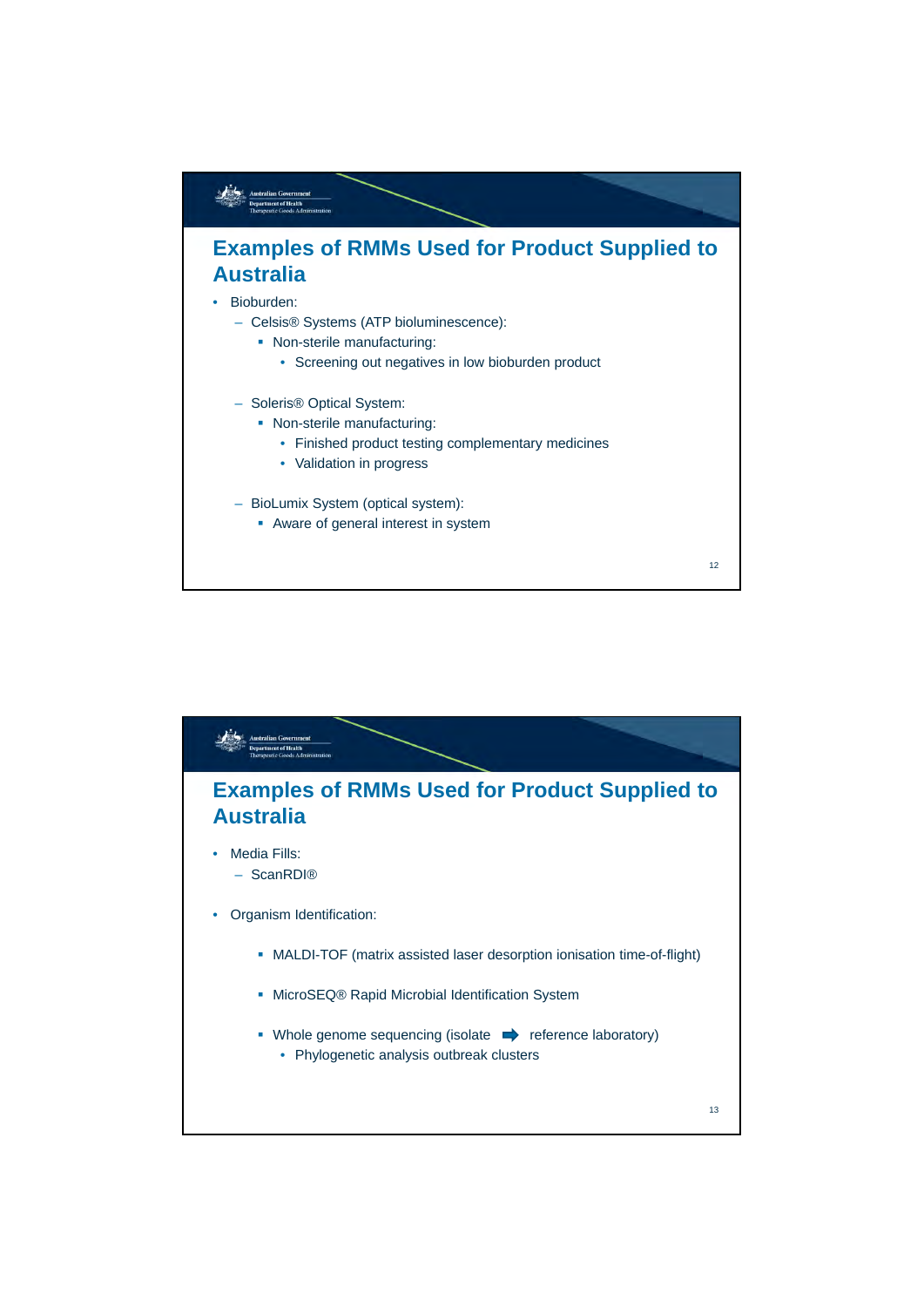

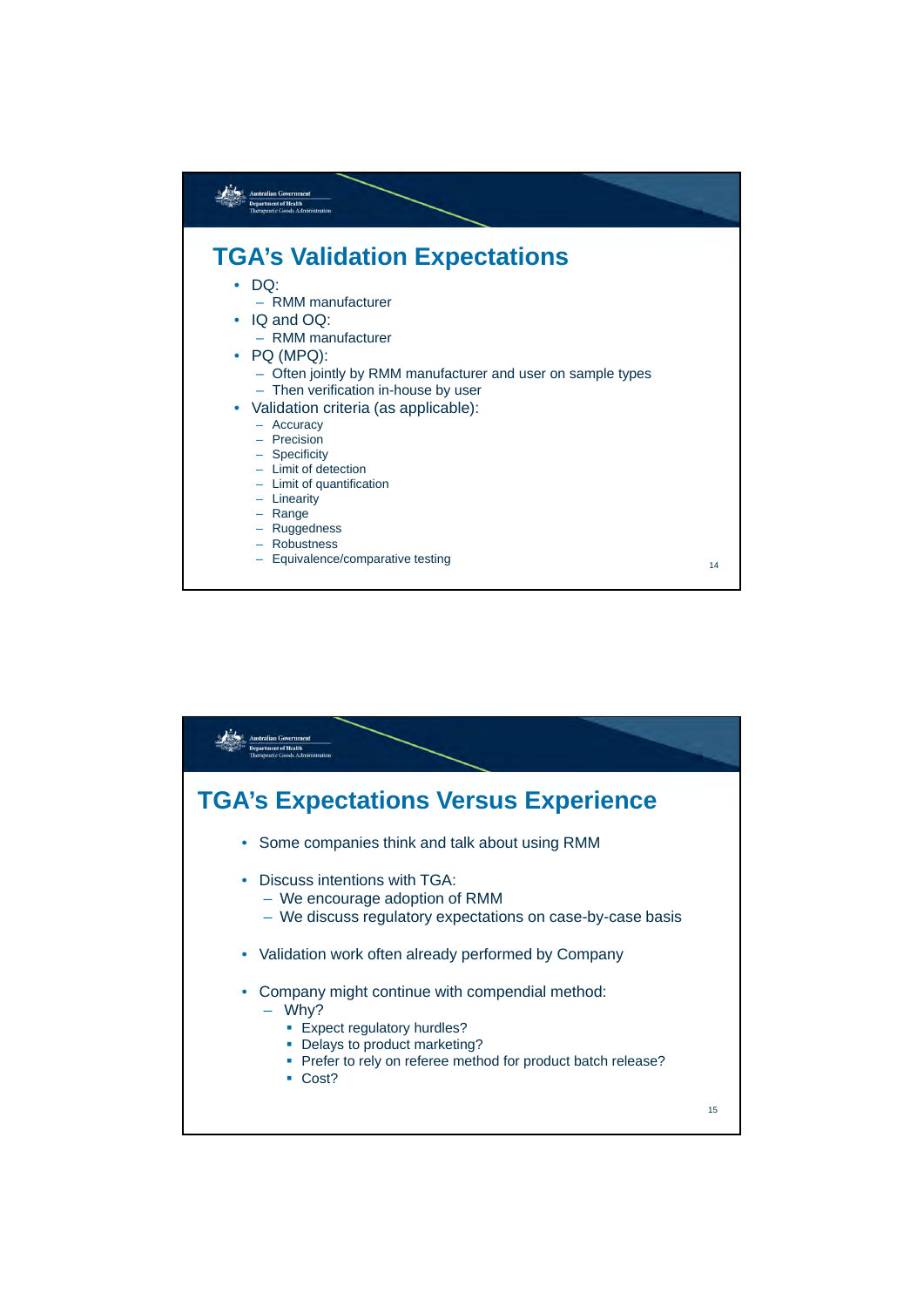

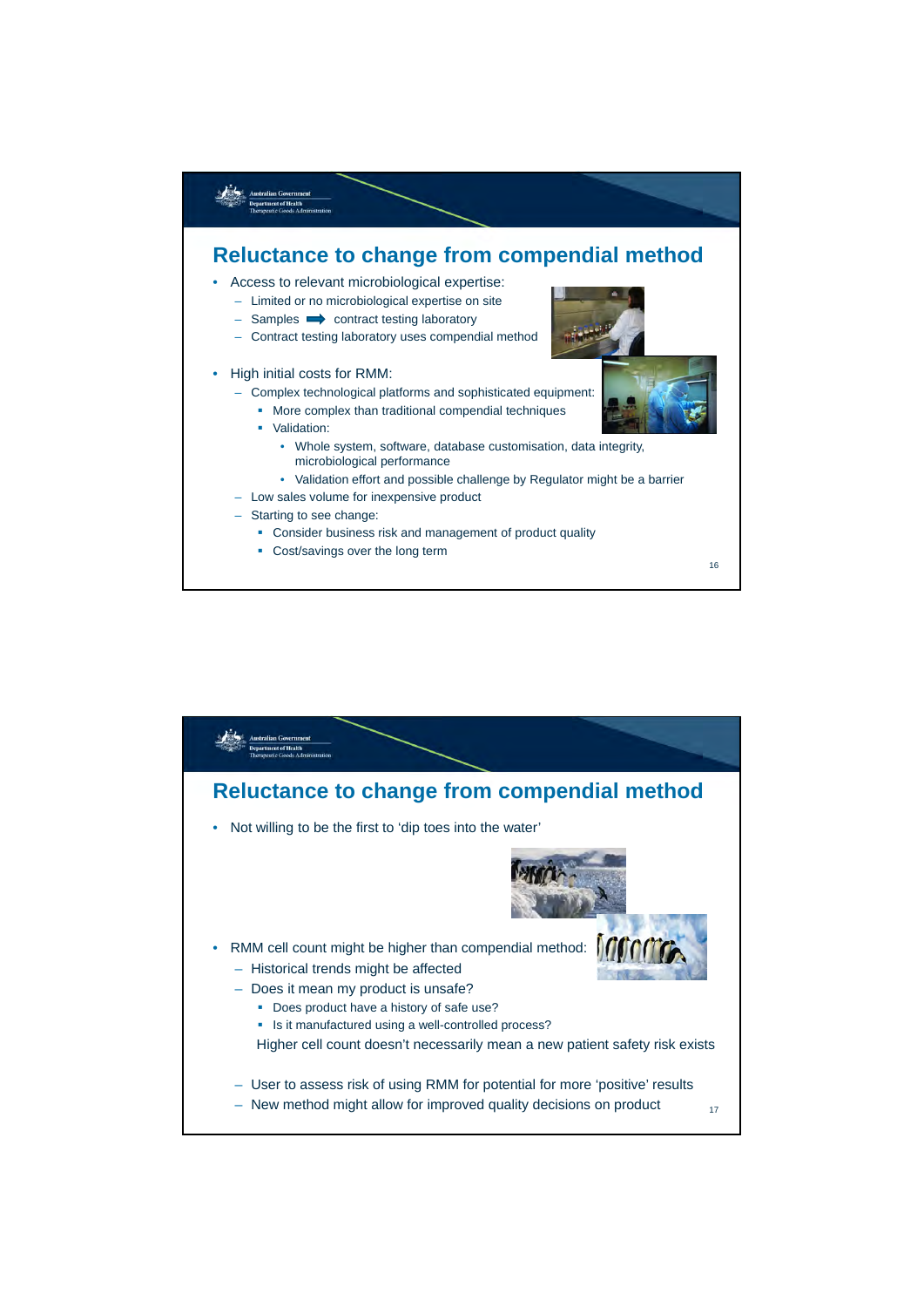

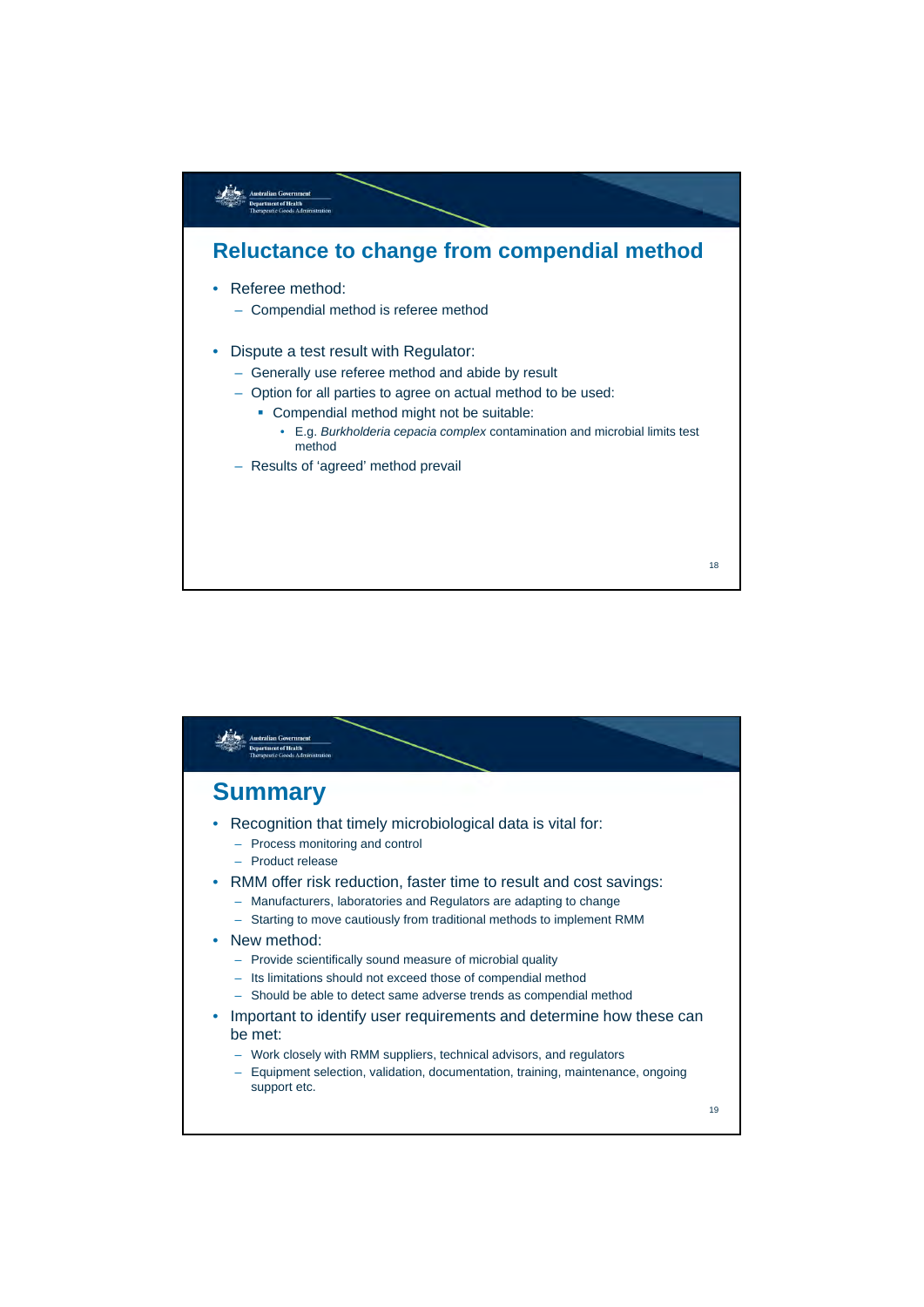

**Australian Government** 

Department of Health<br>Therapeutic Goods Administration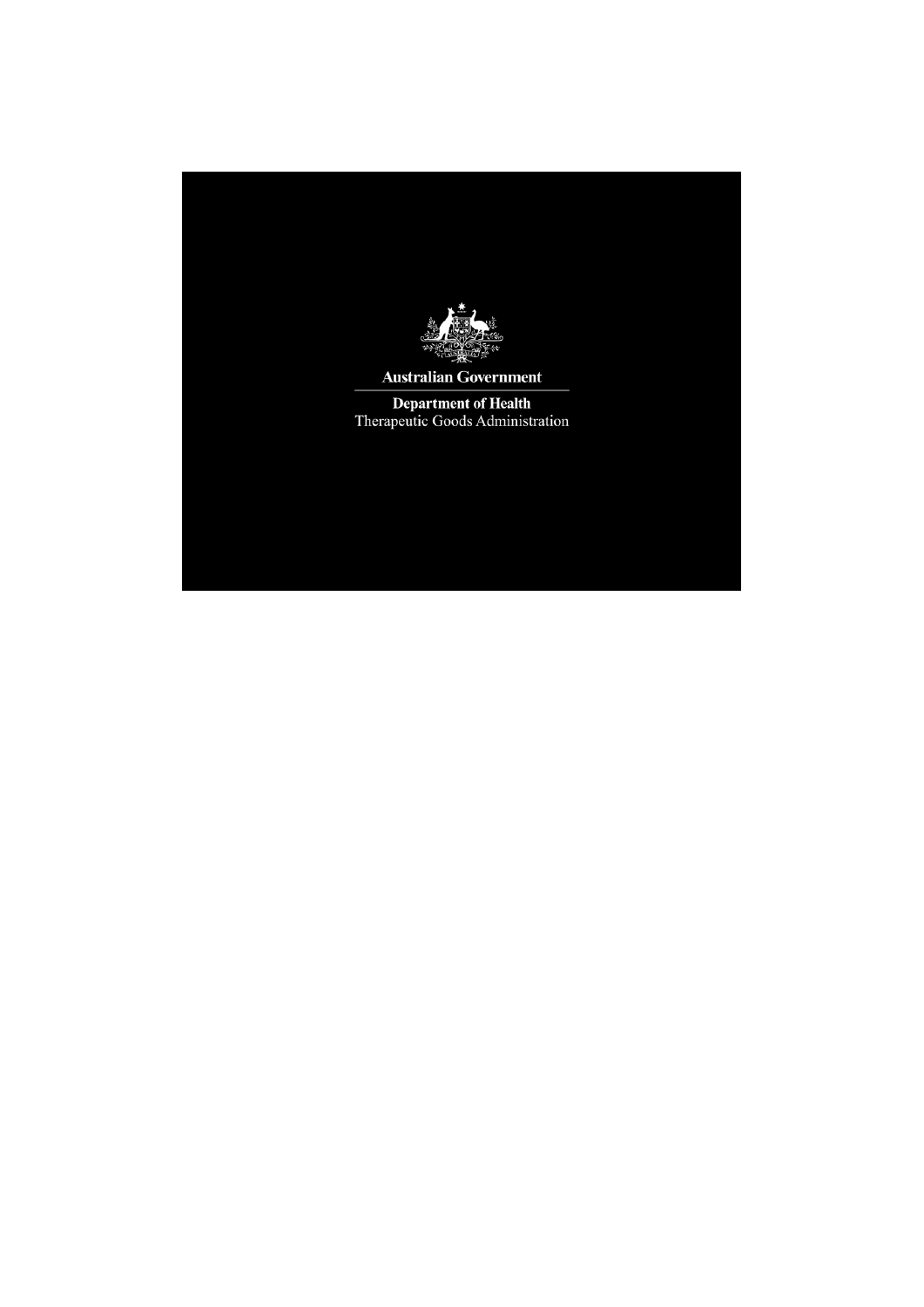

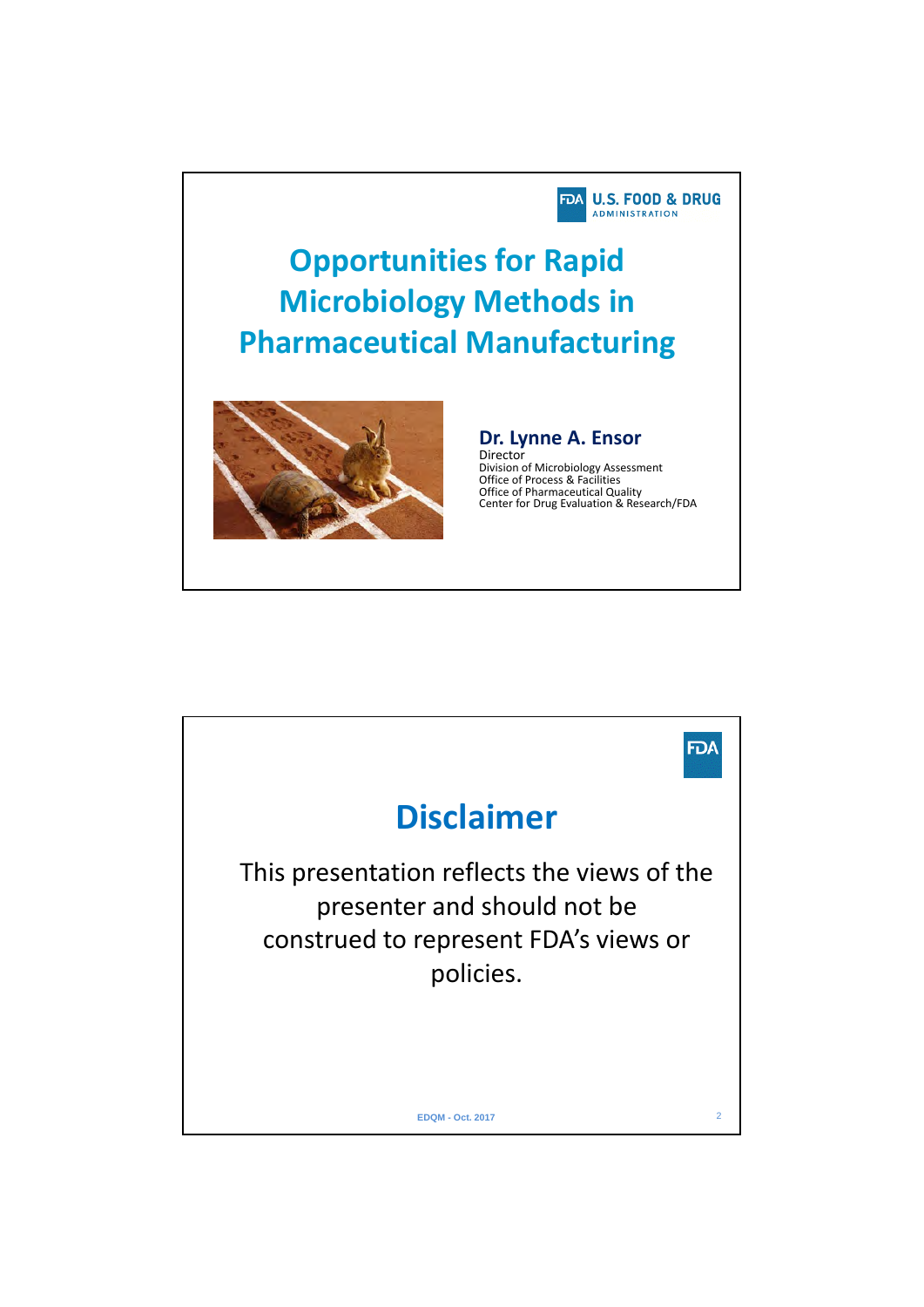

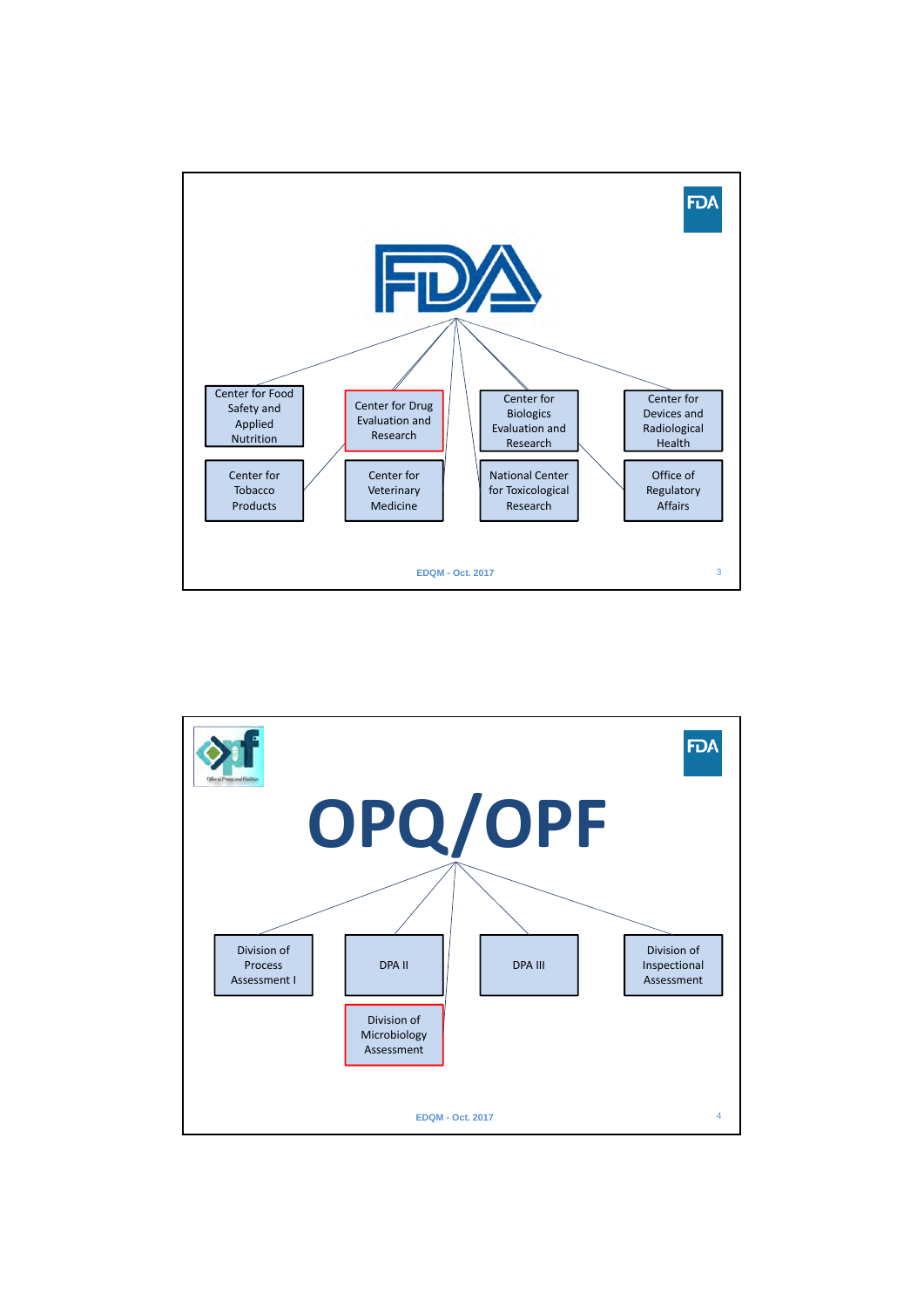

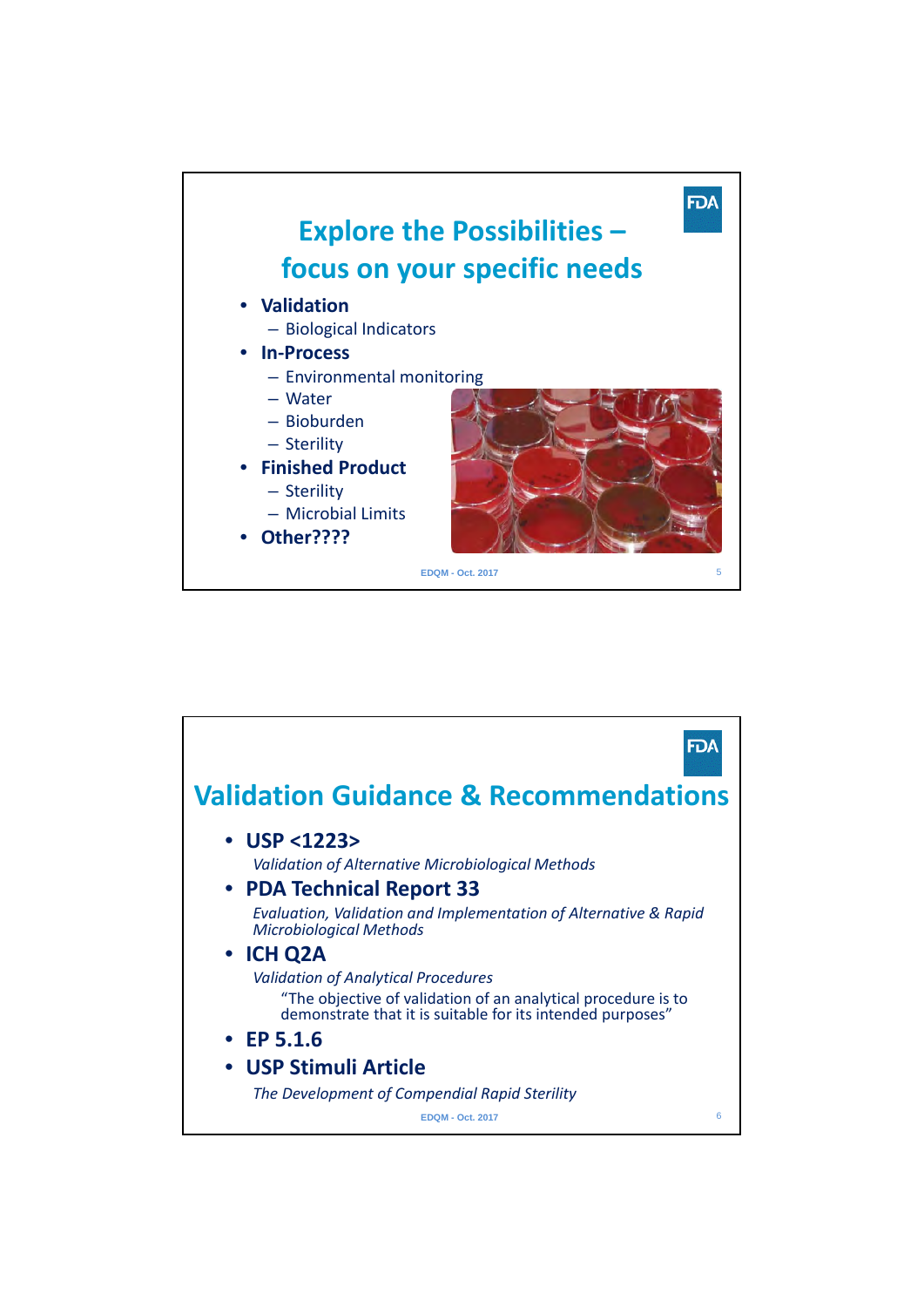|                             | Đ<br><b>RMM Validation Criteria</b><br>Table 1. Validation Parameters by Type of Microbiological Test (USP<1223>) |                           |  |  |  |
|-----------------------------|-------------------------------------------------------------------------------------------------------------------|---------------------------|--|--|--|
|                             |                                                                                                                   |                           |  |  |  |
| <b>Validation Parameter</b> | <b>Qualitative Tests</b>                                                                                          | <b>Quantitative Tests</b> |  |  |  |
| Accuracy                    | No                                                                                                                | Yes                       |  |  |  |
| Precision                   | No                                                                                                                | Yes                       |  |  |  |
| Specificity                 | Yes                                                                                                               | Yes                       |  |  |  |
| Limit of detection          | Yes                                                                                                               | Yes                       |  |  |  |
| Limit of quantification     | No                                                                                                                | Yes                       |  |  |  |
| Linearity                   | No                                                                                                                | Yes                       |  |  |  |
| Operational (dynamic) range | No                                                                                                                | Yes                       |  |  |  |
| Robustness                  | Yes                                                                                                               | Yes                       |  |  |  |
| Repeatability               | Yes                                                                                                               | Yes                       |  |  |  |
| Ruggedness                  | Yes                                                                                                               | Yes                       |  |  |  |
| Equivalency                 | Yes                                                                                                               | Yes                       |  |  |  |
|                             | <b>EDOM - Oct. 2017</b>                                                                                           | 7                         |  |  |  |

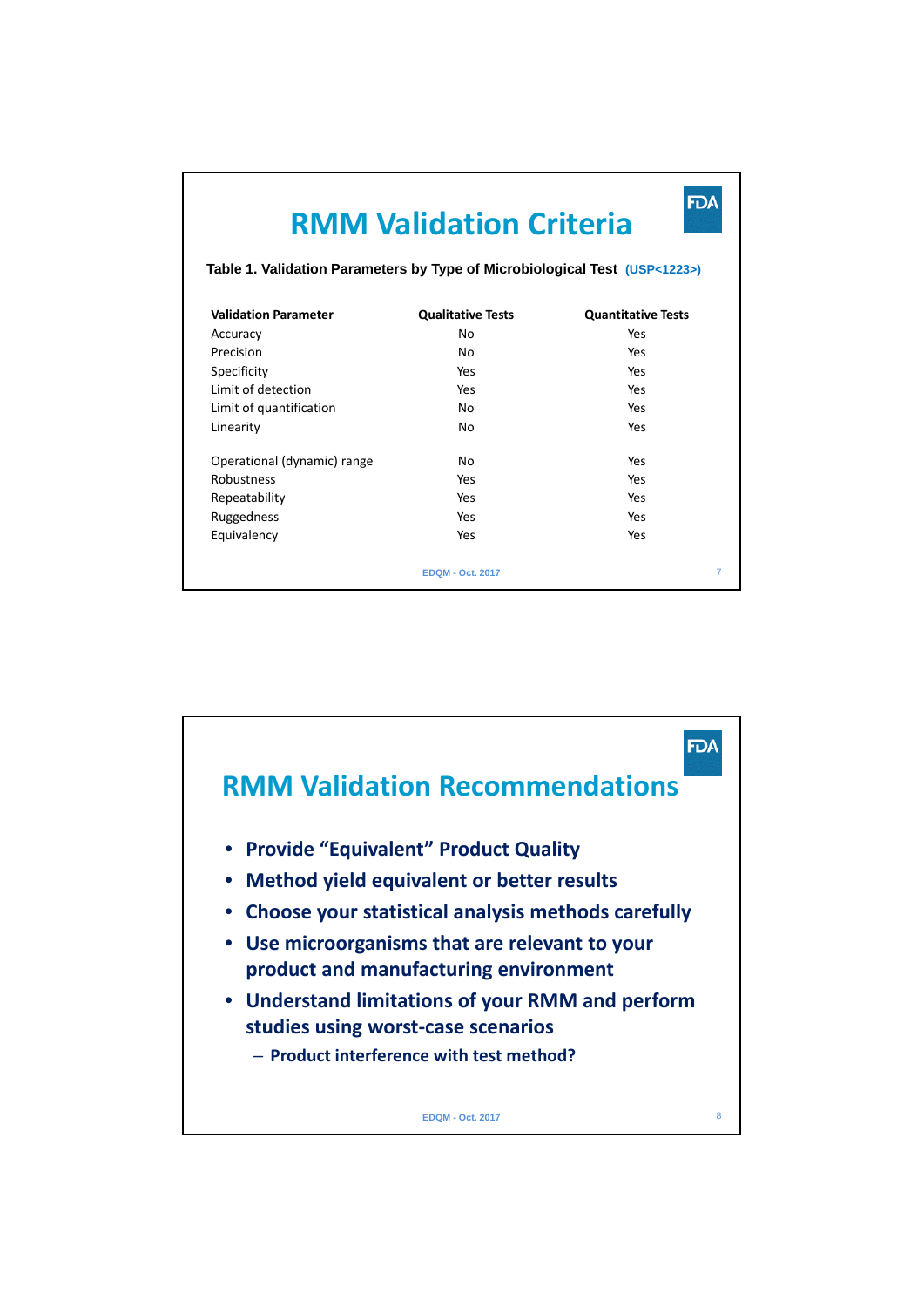

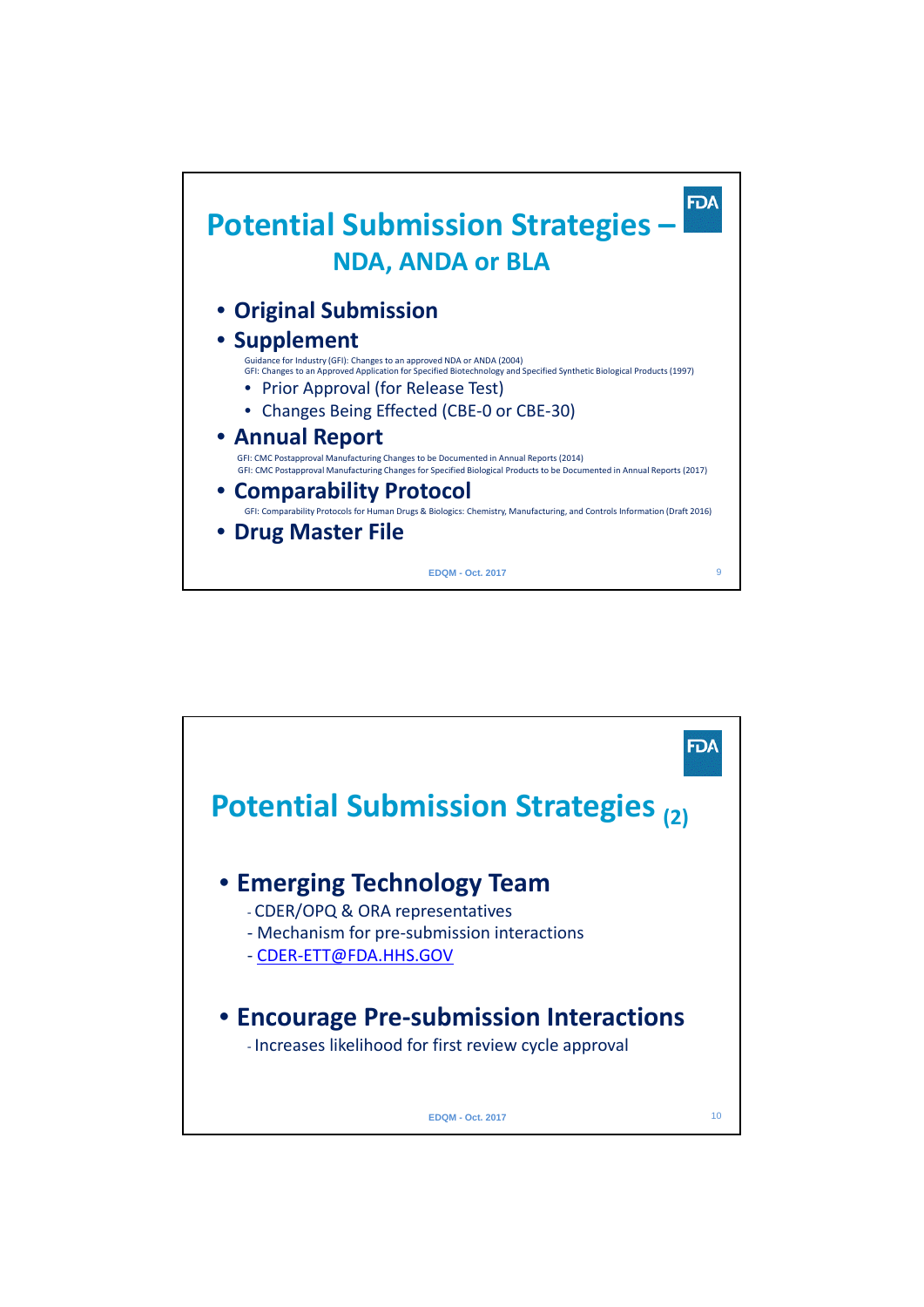

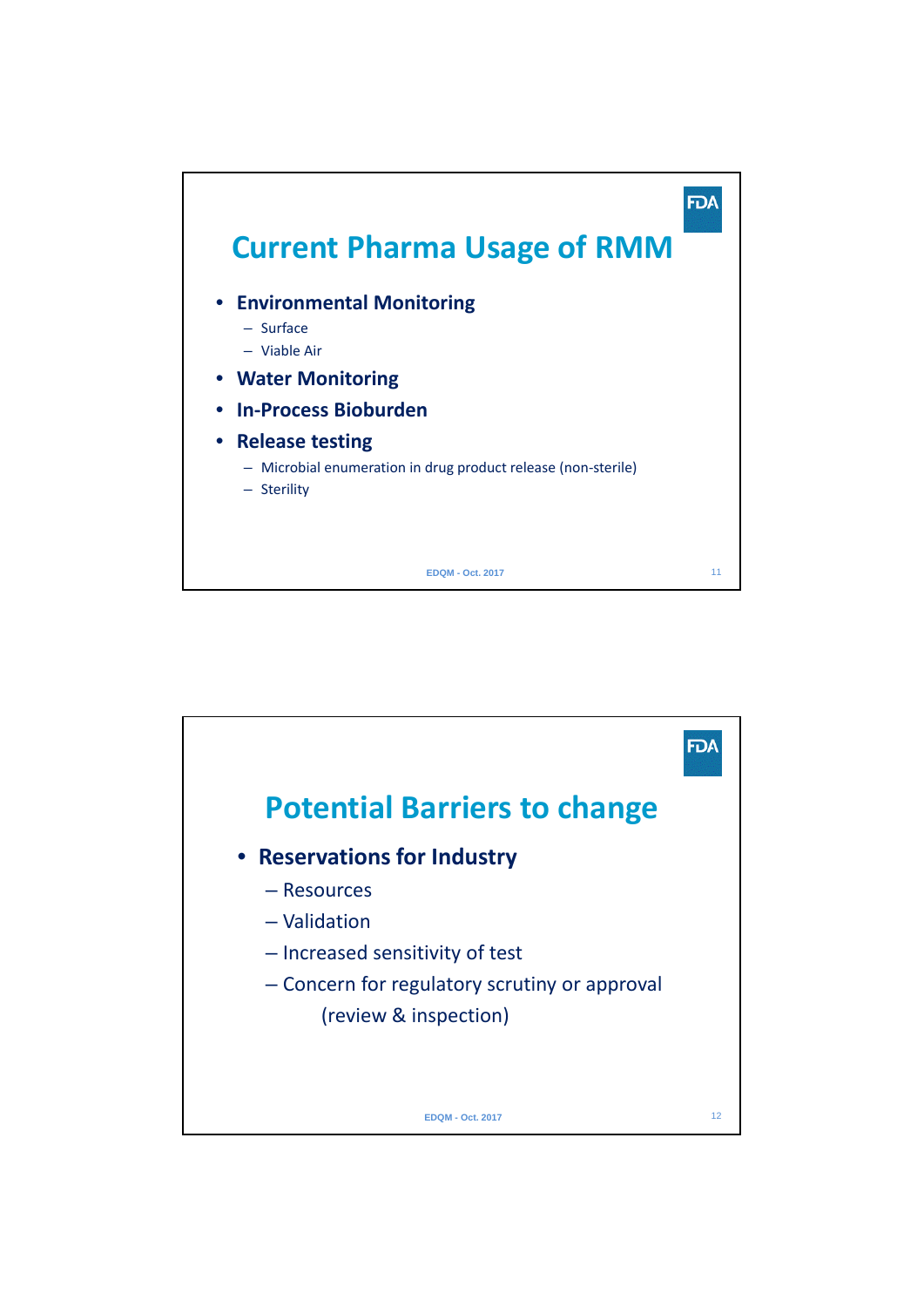

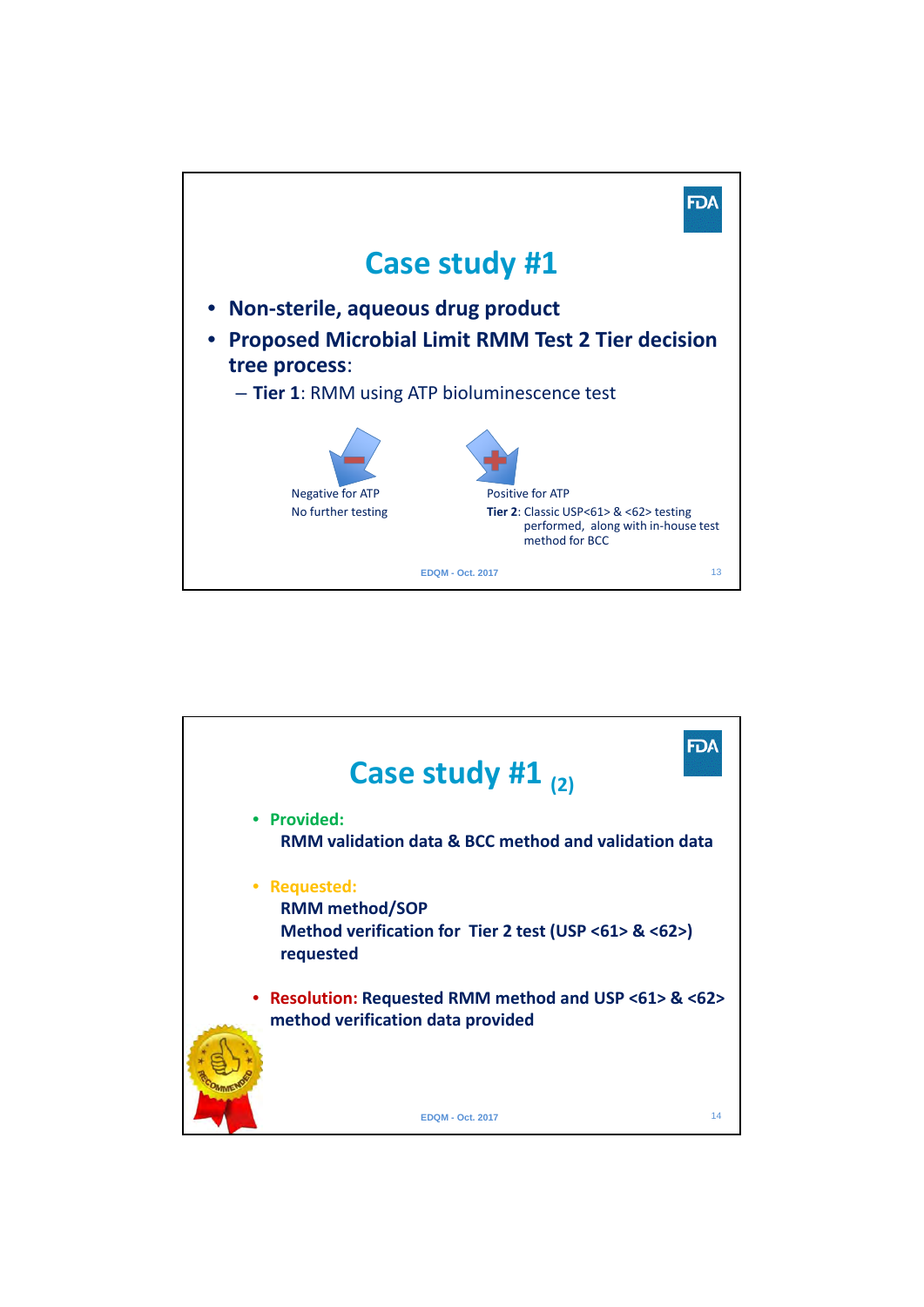

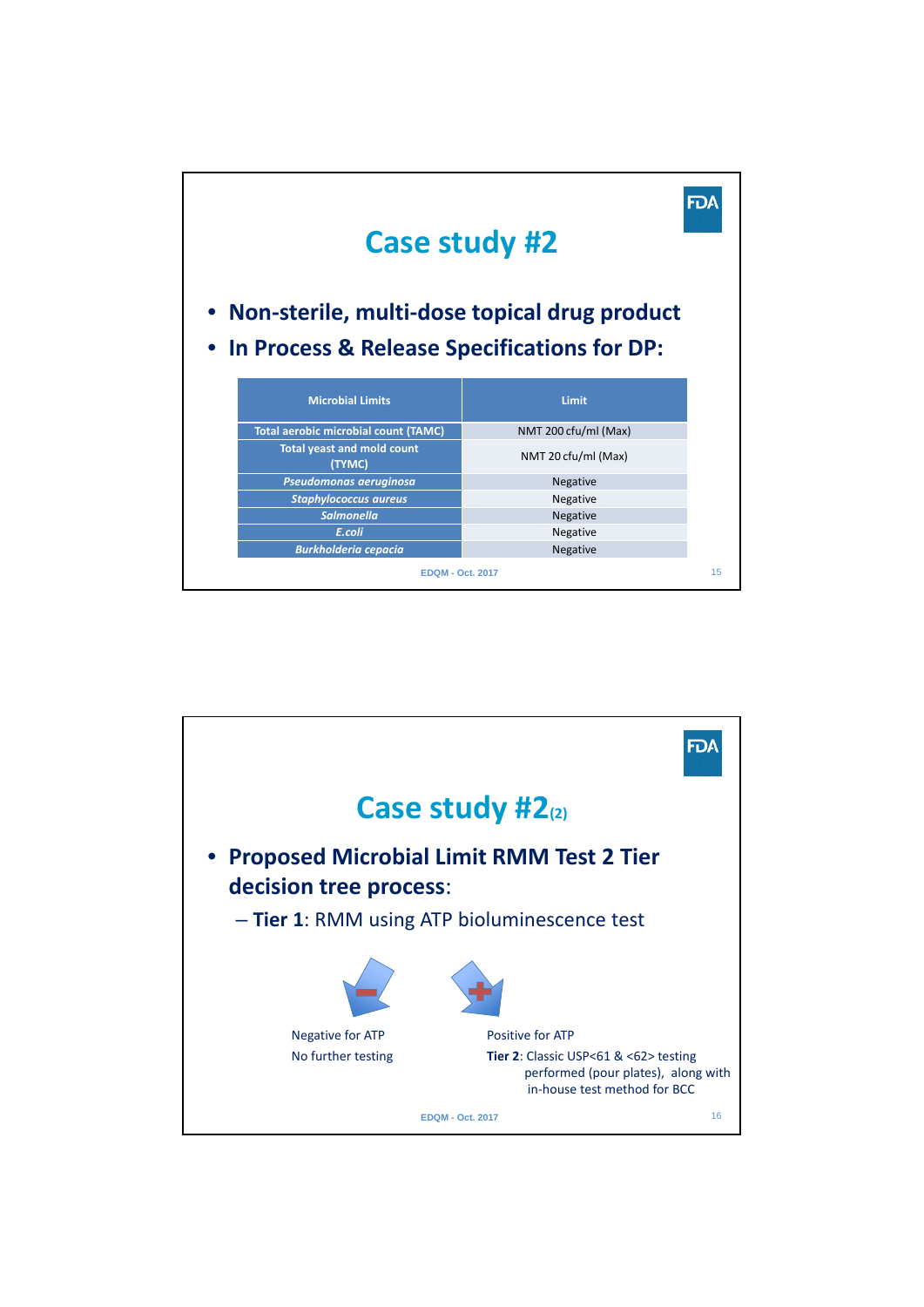

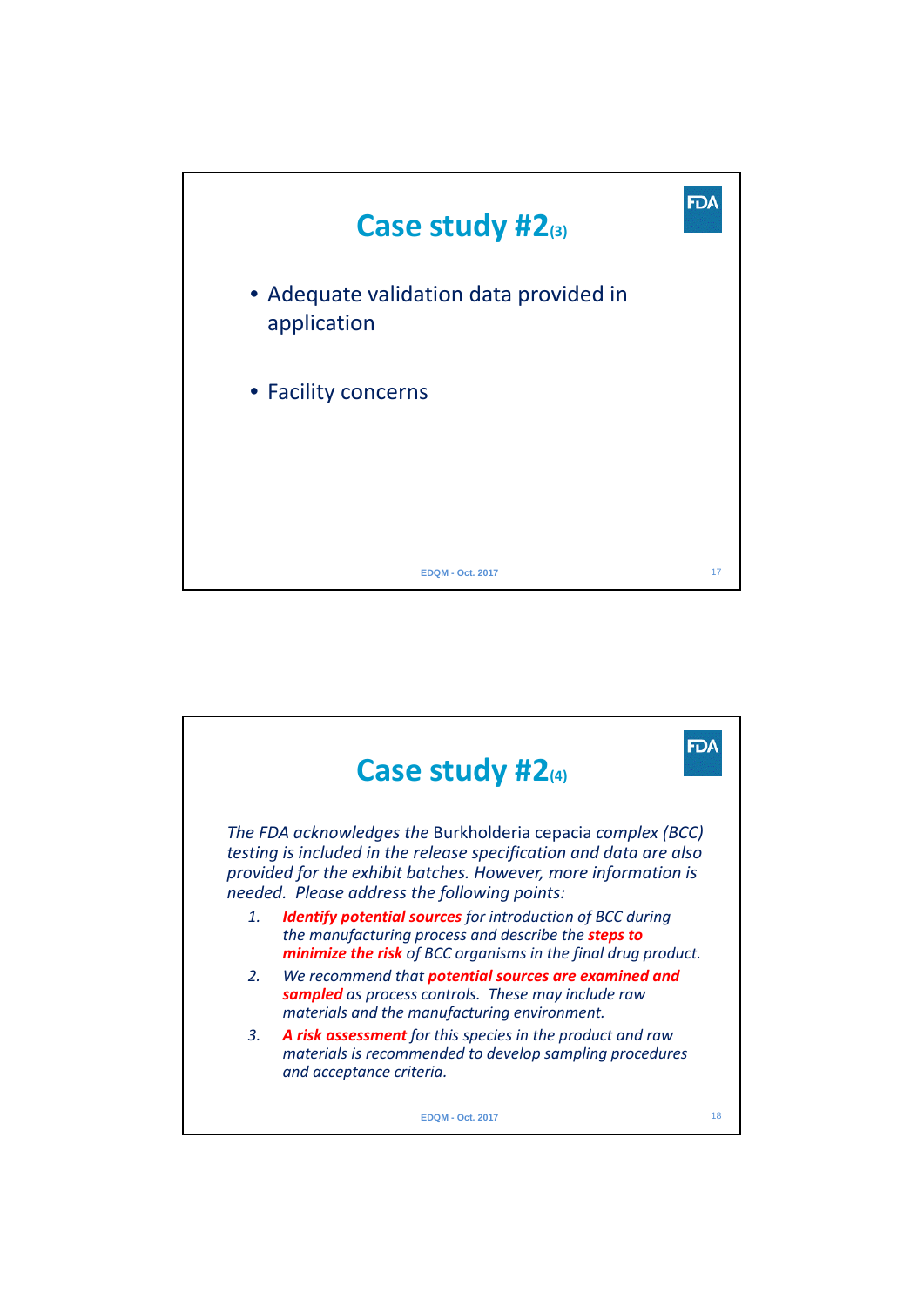

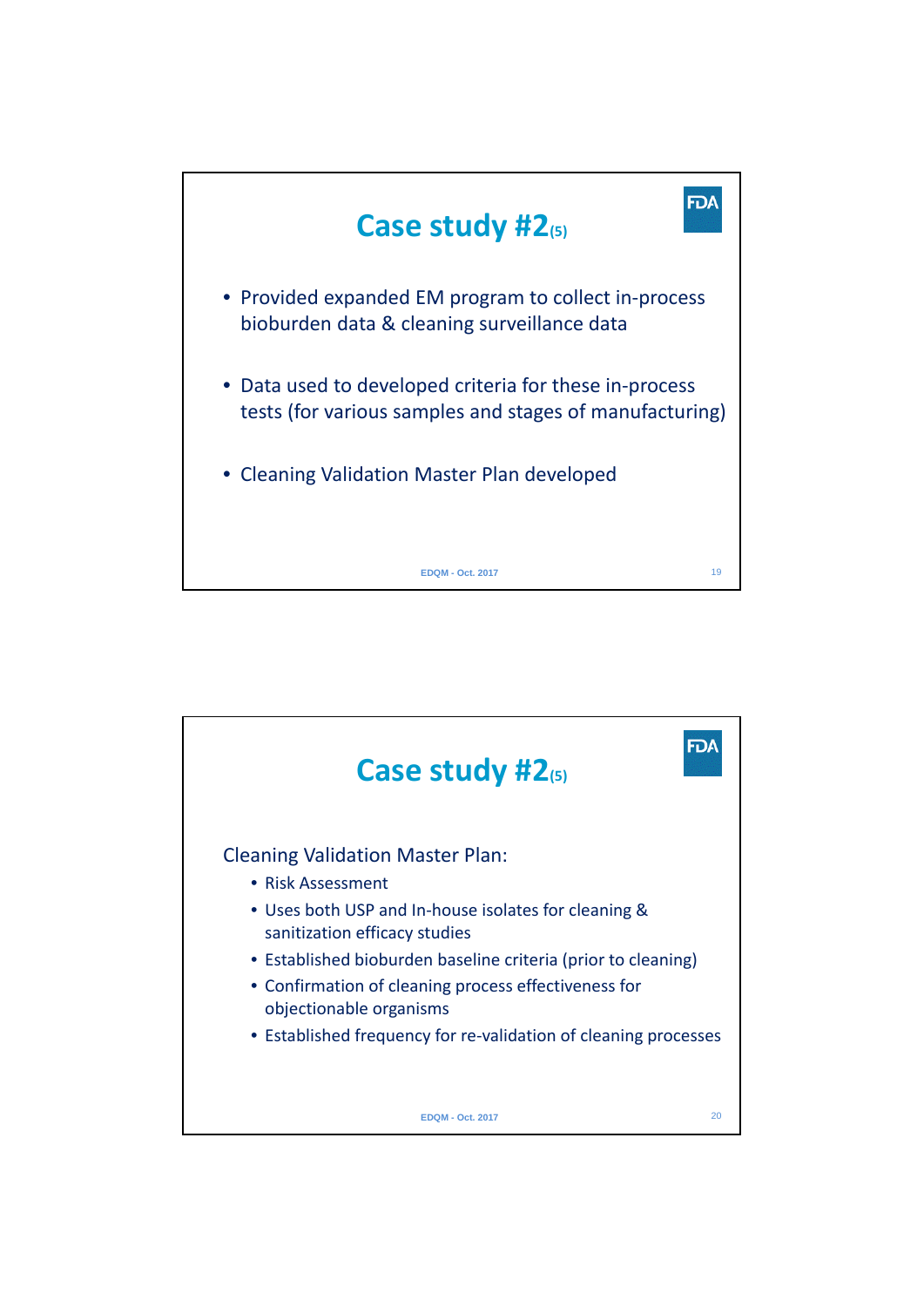

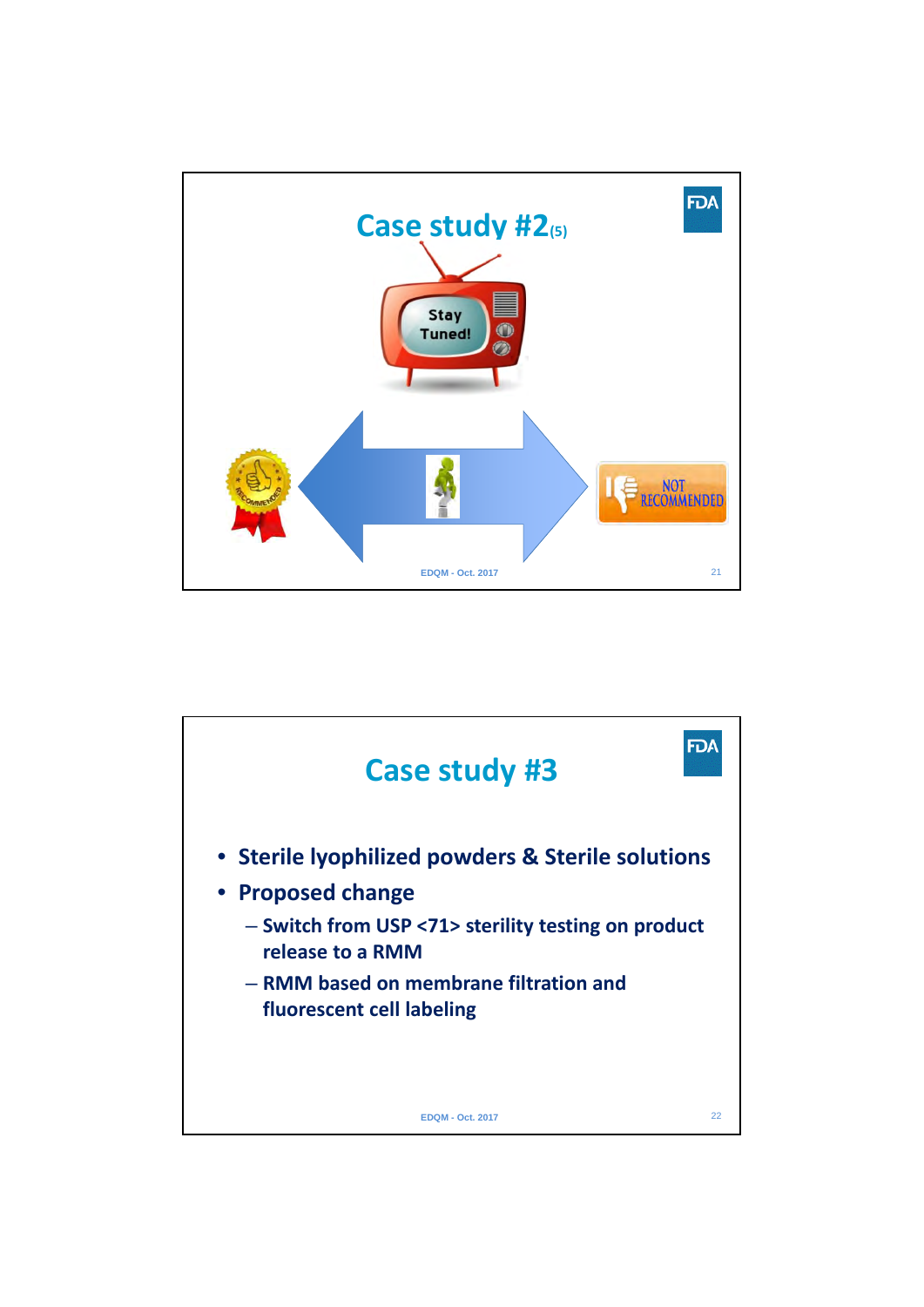

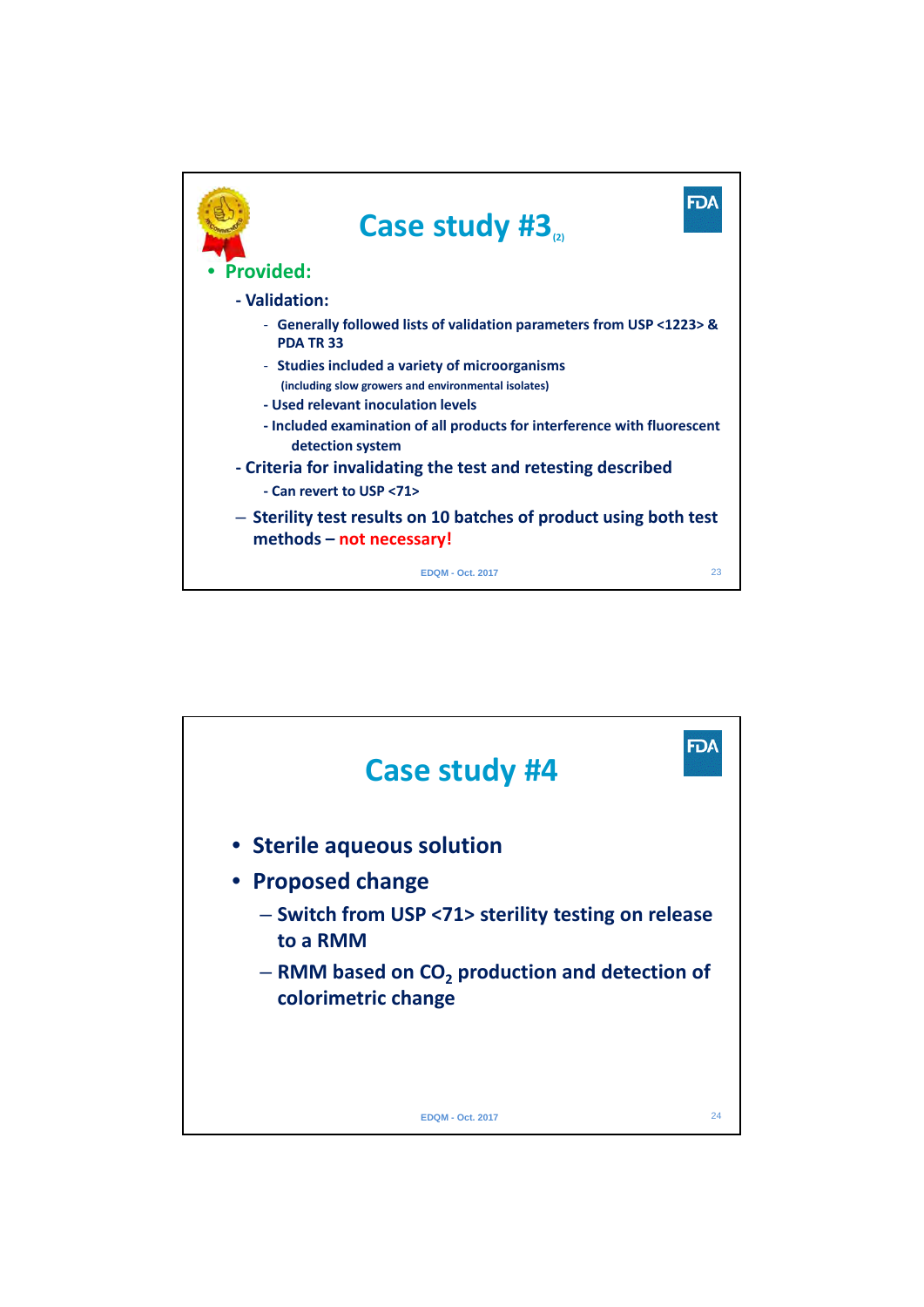

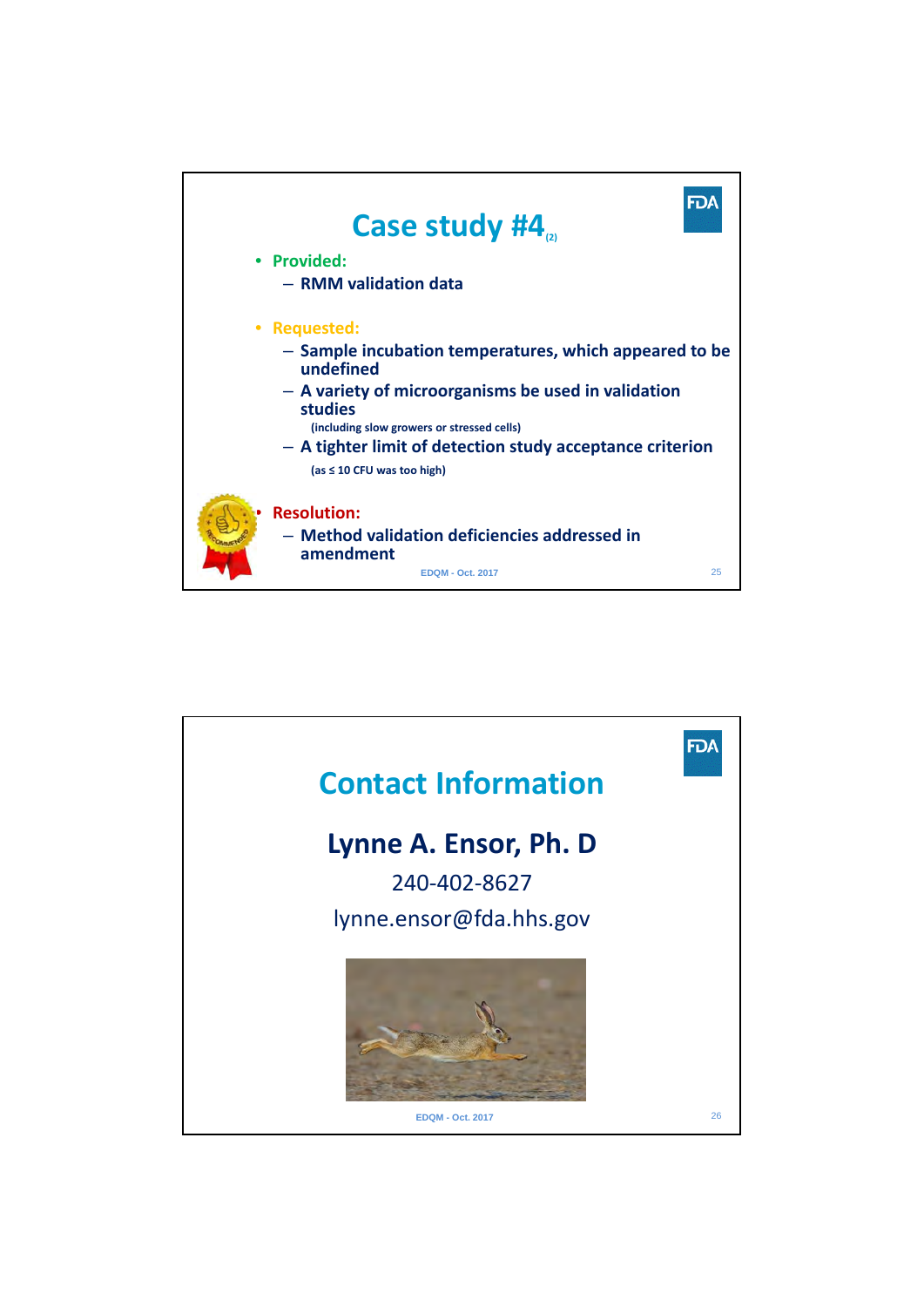

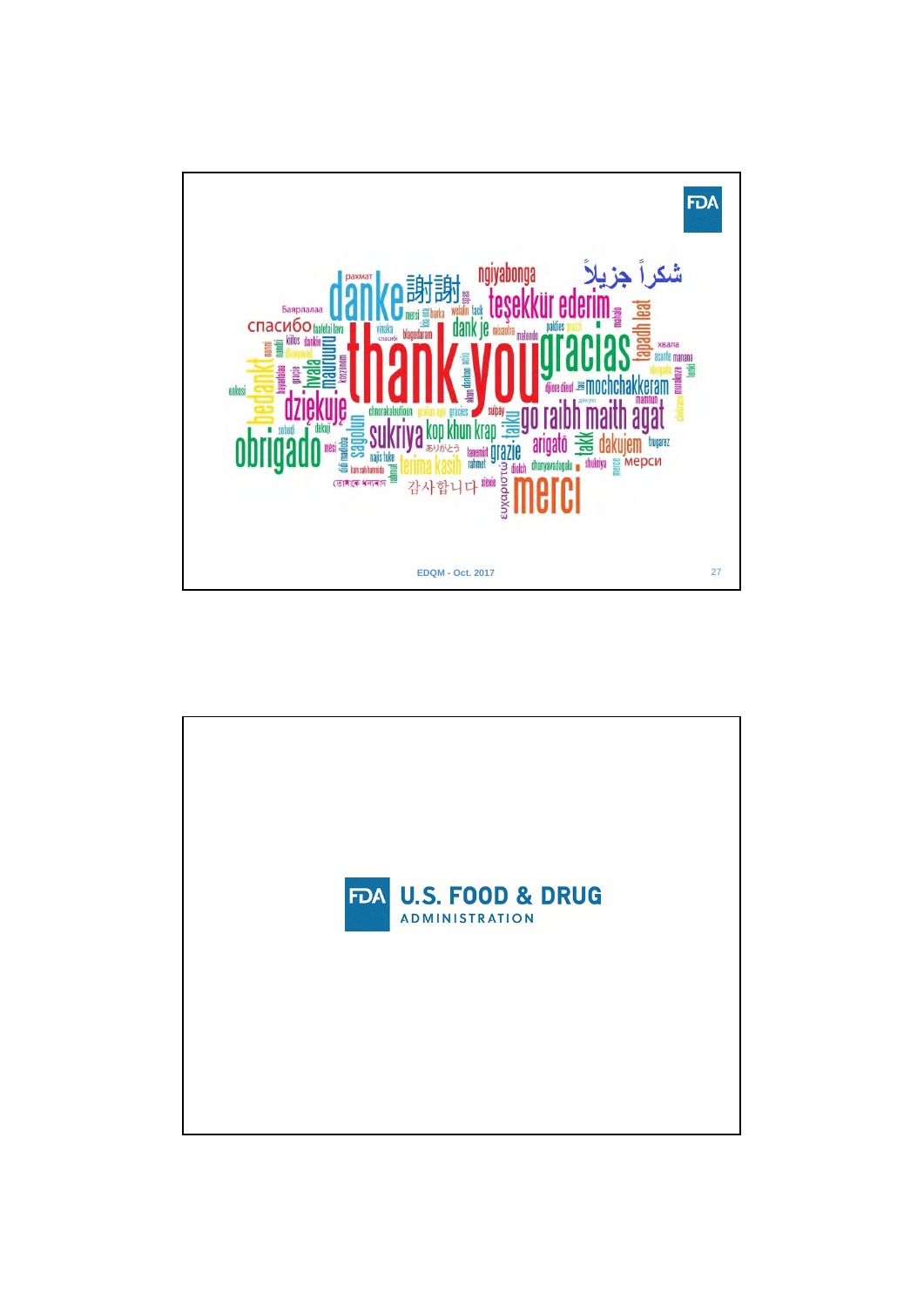

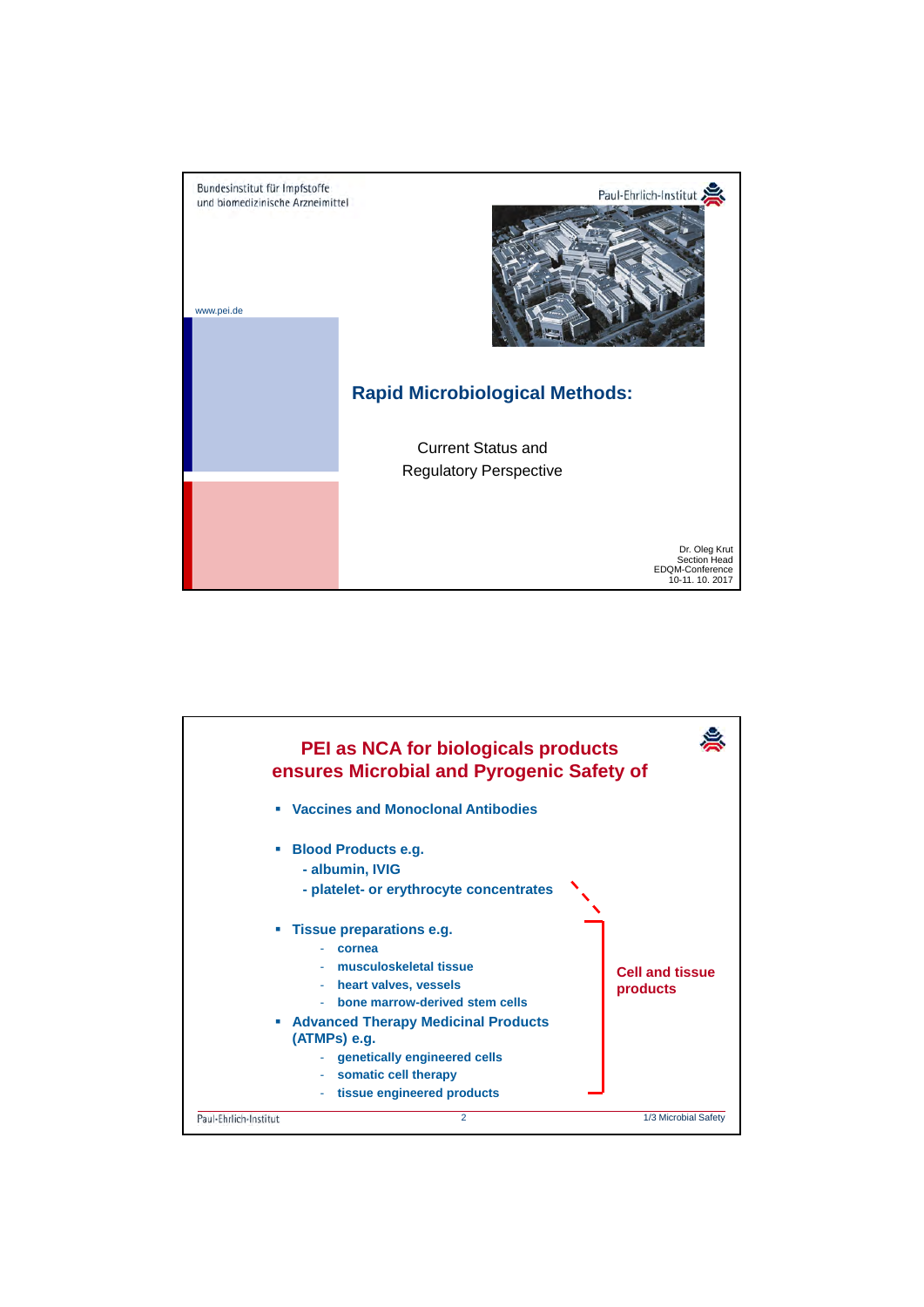

| <b>Parameter</b>                       | <b>Test</b>                               | <b>Compendial</b><br><b>Method</b>                                               | in than t            |
|----------------------------------------|-------------------------------------------|----------------------------------------------------------------------------------|----------------------|
| bacterial /<br>fungal<br>contamination | Sterility /<br>Microbiological<br>Control | 2.6.1<br>2.6.27<br>2.6.12                                                        | 14 days<br>7 days    |
| mycoplasma                             | Mycoplasma                                | 2.6.7                                                                            | (NAT 1 day)          |
| pyrogen                                | BFT / MAT /<br>Pyrogen                    | 2.6.14<br>2.6.30<br>2.6.8                                                        | $(1.2 \text{ days})$ |
|                                        |                                           | No applications for rapid microbiological methods were submitted to PEI recently |                      |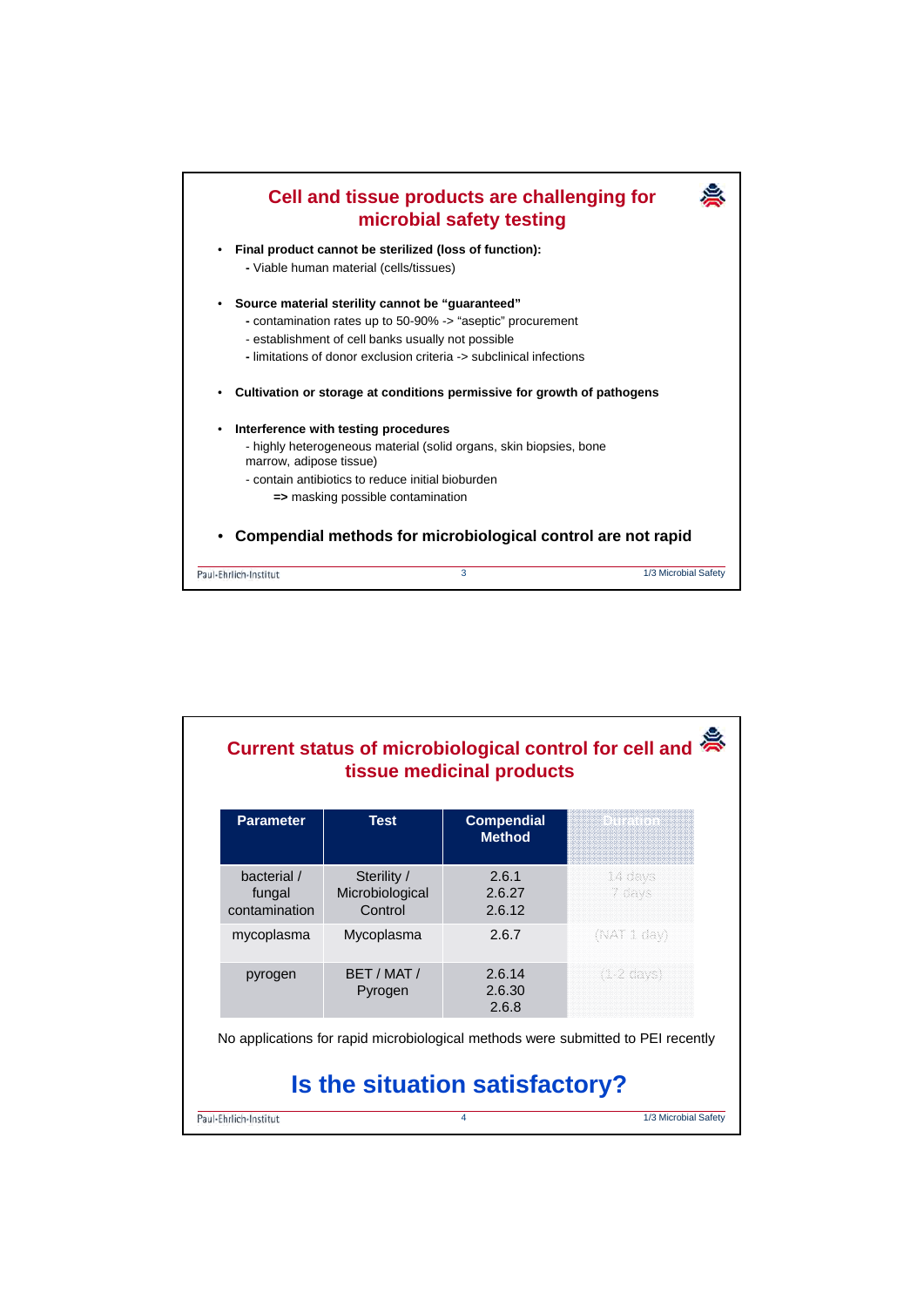

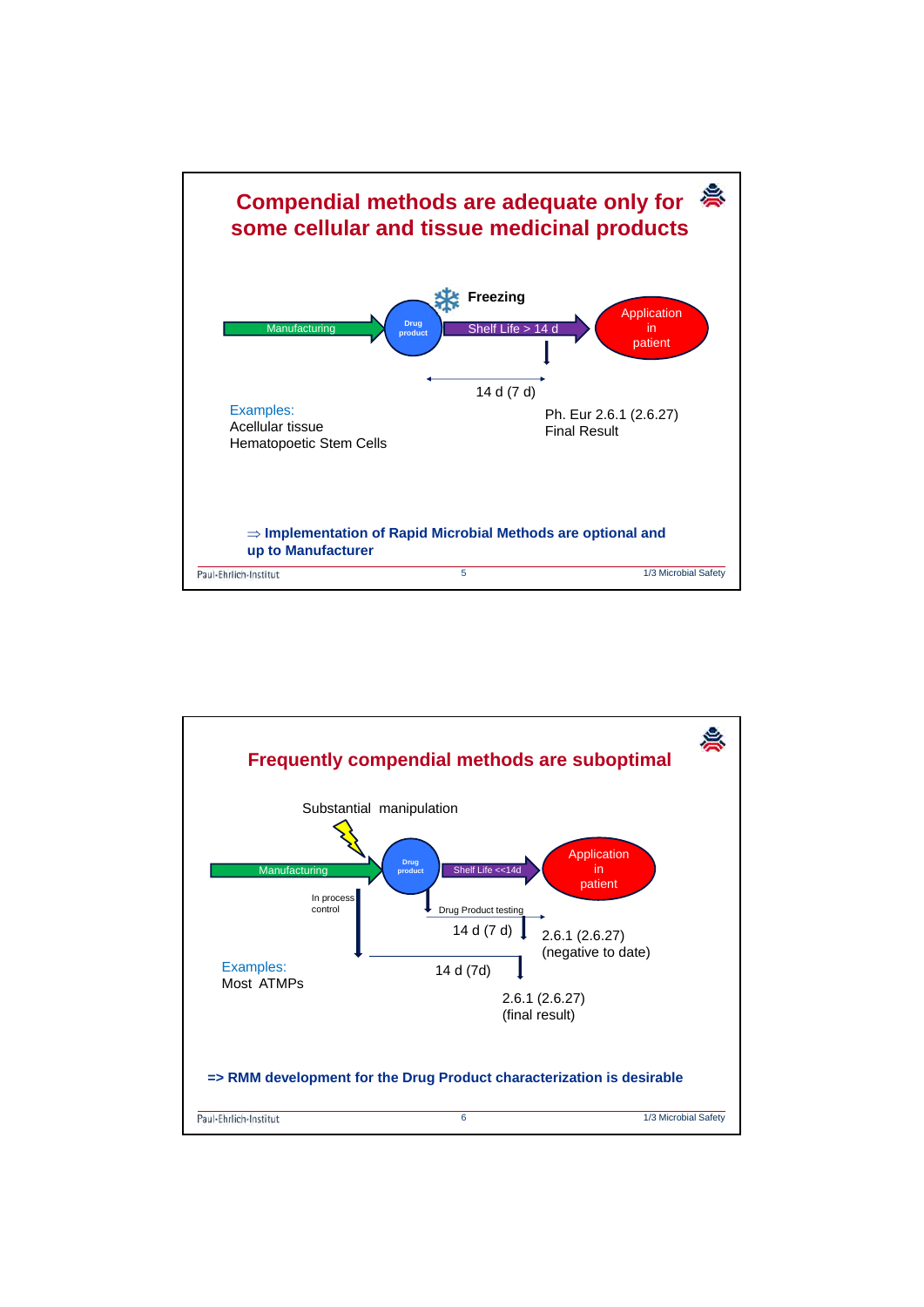

| <b>Detection</b>        | Name*                                      |                          | <b>Properties</b>             | To replace?     | <b>Duration</b>      |
|-------------------------|--------------------------------------------|--------------------------|-------------------------------|-----------------|----------------------|
| metabolic<br>byproducts | Bactec/<br>Bact/Alert<br><b>Bactometer</b> | Culture<br>Automates     | <b>Growth</b><br>qualitative  | 2.6.1           | 2-7 days             |
| Fluorescence            | Growth<br>Direct                           | Microcolony<br>Detection | <b>Growth</b><br>quantitative | 261<br>2.6.12   | 10 hours<br>- 2 days |
| Bioluminescence         | <b>Miliflex</b>                            | ATP Biolumine-<br>scence | <b>Growth</b><br>quantitative | 2.6.1<br>2.6.12 | $1-5$ days           |
|                         |                                            |                          |                               |                 |                      |
|                         |                                            |                          |                               |                 |                      |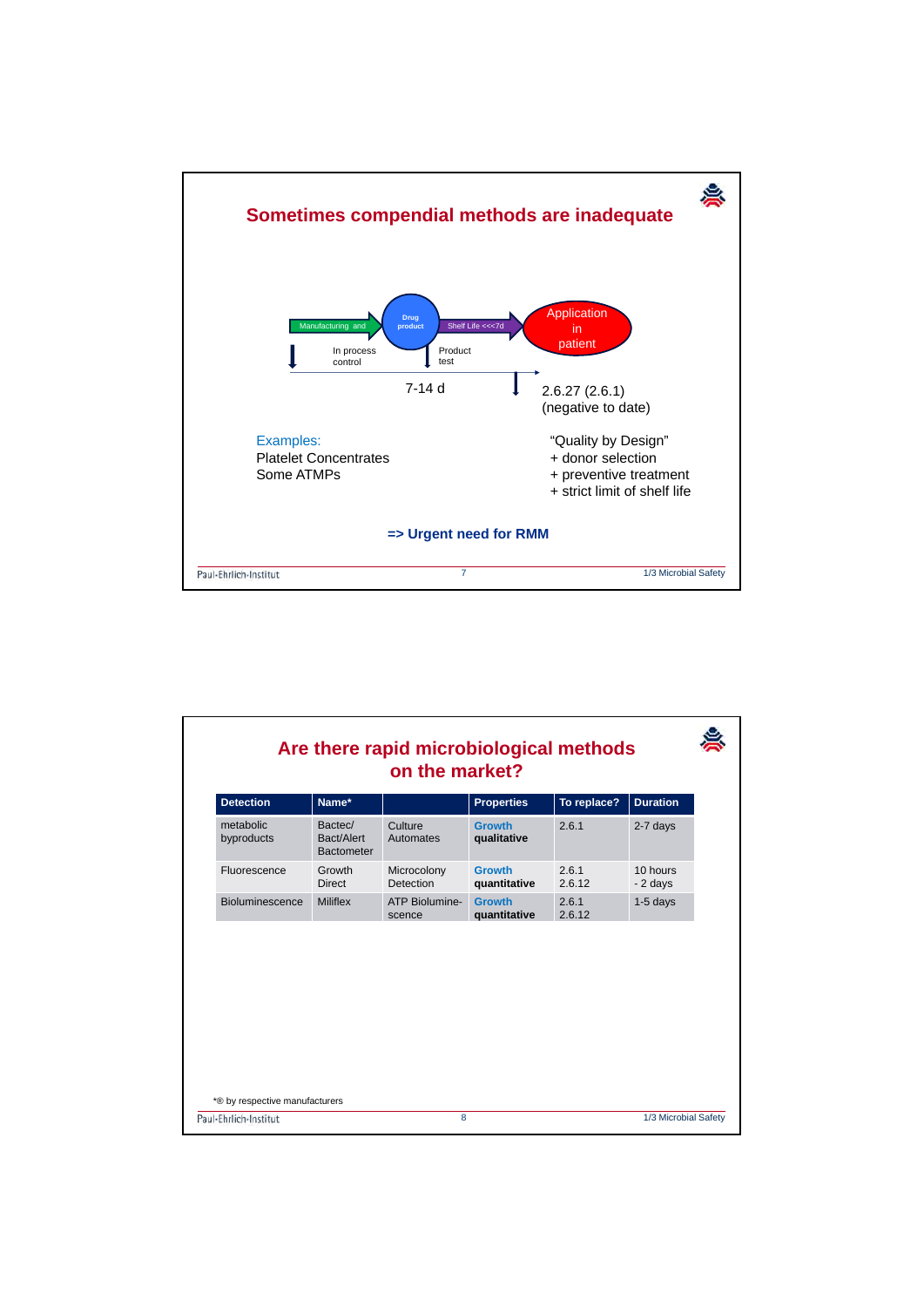| <b>Detection</b>            | Name*                                         |                                            | <b>Properties</b>                         | To replace?    | <b>Duration</b>      |
|-----------------------------|-----------------------------------------------|--------------------------------------------|-------------------------------------------|----------------|----------------------|
| metabolic<br>byproducts     | Bactec/<br>Bact/Alert<br><b>Bactometer</b>    | Culture<br>Automates                       | Growth<br>qualitative                     | 2.6.1          | $2-10$ days          |
| Fluorescence                | Growth<br><b>Direct</b>                       | Microcolony<br><b>Detection</b>            | Growth<br>quantitative                    | 261<br>2.6.12  | 10 hours<br>- 2 days |
| <b>Bioluminescence</b>      | <b>Miliflex</b>                               | ATP Biolumine-<br>scence                   | Growth<br>quantitative                    | 261<br>2.6.12  | $1-5$ days           |
| Flow cytometry              | <b>Bactiflow</b><br><b>FACS</b><br>MicroCount | Live / Dead<br>Fluorescent<br>staining     | <b>Direct</b><br>detection                | 2.6.12         | <b>Hours</b>         |
| Cell component<br>detection | MicroSeg<br>ID<br>PyroSense                   | DNA / RNA<br><b>Detection</b><br>Endotoxin | No clear<br>Live / Dead<br>discrimination | 26122<br>26122 | <b>Hours</b>         |
|                             |                                               |                                            |                                           |                |                      |

## 宴 **Problem: direct / component detection methods are not suitable for sterility testing Detection Aame<sup>\*</sup> <b>Properties** To replace? Duration 2.6.1 2-10 days Bactec/ **Culture Growth** metabolic Bact/Alert Automates qualitative byproducts Bactometer Grow**Sterinty** 10 hours Fluorescence Growth Microcolony **Growth** 161 Direct Detection  $-2$  days 2.6.12 2.6.1 Bioluminescence Miliflex ATP Biolumine-Growth 1-5 days quantitative 2.6.12 scence 2.6.12 Hours Flow cytometry Bactiflow Live / Dead **Direct** FACS Fluorescent detection **MicroCount** staining **Bioburden** Cell component MicroSeq DNA / RNA **Hours** 26.2 detection ID Detection 2.6.1?? PyroSense discrimination Endotoxin **=> Choose a right method or change product characteristics!** \*® by respective manufacturers Paul-Ehrlich-Institut 10 1/3 Microbial Safety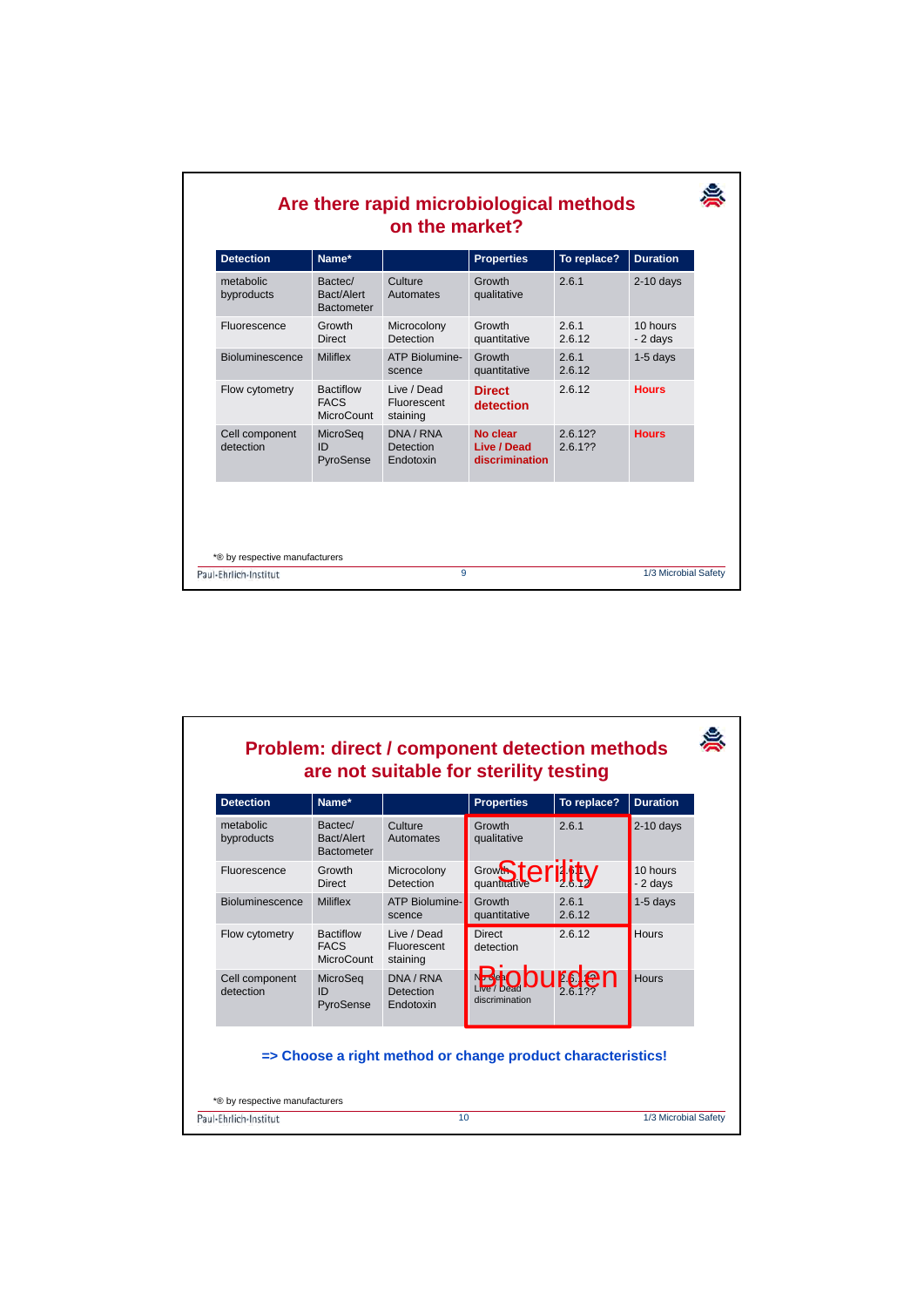

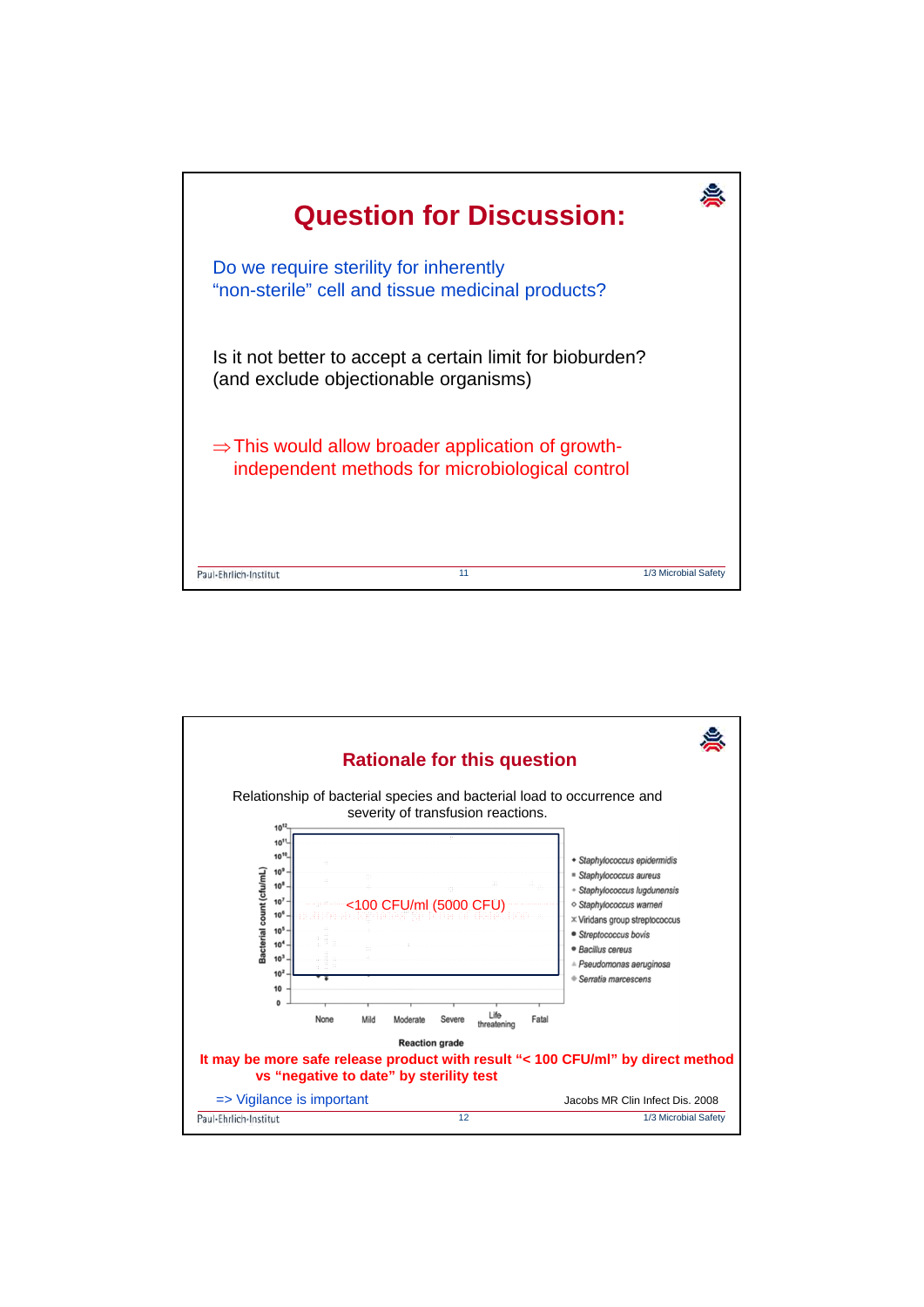| <b>Detection</b>                | Name*                                                |                                        | <b>Properties</b>                         | To replace?        | <b>Duration</b>      |
|---------------------------------|------------------------------------------------------|----------------------------------------|-------------------------------------------|--------------------|----------------------|
| metabolic<br>byproducts         | Bactec/<br>Bact/Alert<br><b>Bactometer</b>           | Culture<br>Automates                   | Growth<br>qualitative                     | 2.6.1              | $2-10$ days          |
| Fluorescence                    | Growth<br>Direct                                     | Microcolony<br>Detection               | Growth<br>quantitative                    | 261<br>2.6.12      | 10 hours<br>- 2 days |
| <b>Bioluminescence</b>          | <b>Miliflex</b>                                      | ATP Biolumine-<br>scence               | Growth<br>quantitative                    | 261<br>2.6.12      | $1-5$ days           |
| Flow / Solid<br>phase cytometry | <b>Bactiflow</b><br><b>FACS</b><br><b>MicroCount</b> | Live / Dead<br>Fluorescent<br>staining | <b>Direct</b><br>detection                | 2.6.12             | <b>Hours</b>         |
| Cell component<br>detection     | MicroSeq<br>ID<br>PyroSense                          | DNA / RNA<br>Detection<br>Endotoxin    | No clear<br>Live / Dead<br>discrimination | 2.6.12?<br>2.6.1?? | <b>Hours</b>         |

| <b>Activity</b>                                                               | Normally carried out by |           |  |
|-------------------------------------------------------------------------------|-------------------------|-----------|--|
|                                                                               | Supplier                | User      |  |
| Primary validation                                                            | $\div$                  |           |  |
| <b>User Requirement Specification</b><br>(instrument, application)            |                         | $\ddot{}$ |  |
| Description of the technique                                                  | $\ddot{}$               |           |  |
| Risk benefit analysis                                                         |                         | +         |  |
| Design qualification (DQ)                                                     |                         | $\ddot{}$ |  |
| Installation qualification (IQ)                                               |                         | 4         |  |
| Operational qualification (OQ)                                                |                         | $\ddot{}$ |  |
| Performance qualification (PQ):                                               |                         |           |  |
| - verification of primary validation data<br>given by the supplier;           |                         | $\ddot{}$ |  |
| - verification for the intended use (e.g.<br>sterility testing, TAMC/TYMC, ); |                         | $\ddot{}$ |  |
| - method suitability test                                                     |                         | $\div$    |  |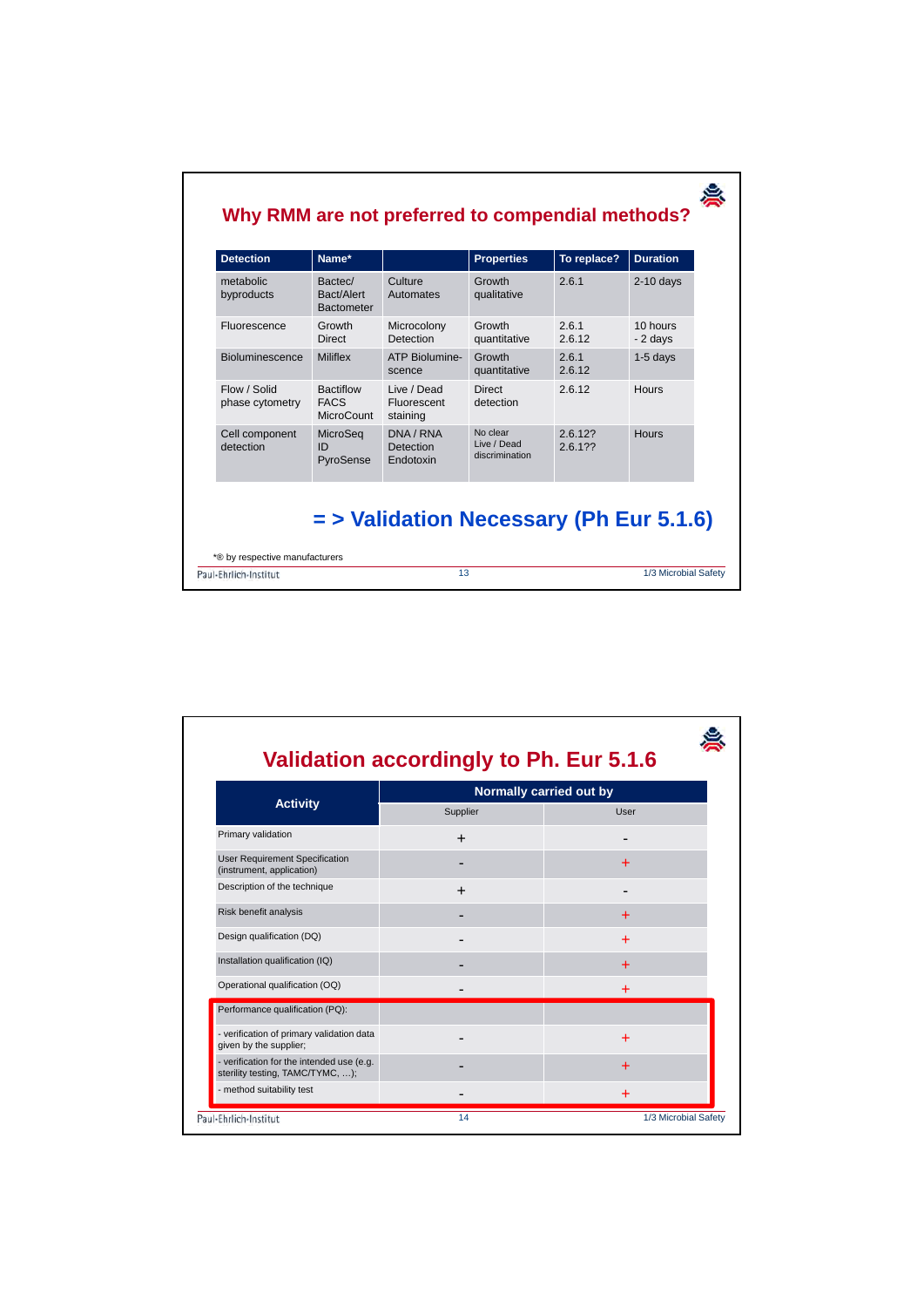| <b>Criterion</b>          | <b>Qualitative test</b> | Quantitative<br>test | <b>Identification</b><br>test |
|---------------------------|-------------------------|----------------------|-------------------------------|
| Accuracy                  | $\ddot{}$               | $\ddot{}$            | $\ddot{}$                     |
| Precision                 |                         | $\ddot{}$            |                               |
| Specificity               | $\ddot{}$               | $+$                  | $\ddot{}$                     |
| Detection limit           | $\ddot{}$               |                      | ۰                             |
| <b>Quantitation limit</b> |                         | $\pm$                |                               |
| Linearity                 |                         | $\ddot{}$            |                               |
| Range                     |                         | $\ddot{}$            |                               |
| <b>Robustness</b>         | $\div$                  | $\ddot{}$            | $\ddot{}$                     |
| Suitability testing       | $\pm$                   | $\ddot{}$            |                               |
| Equivalence<br>testing    | $\ddot{}$               | $\ddot{}$            |                               |

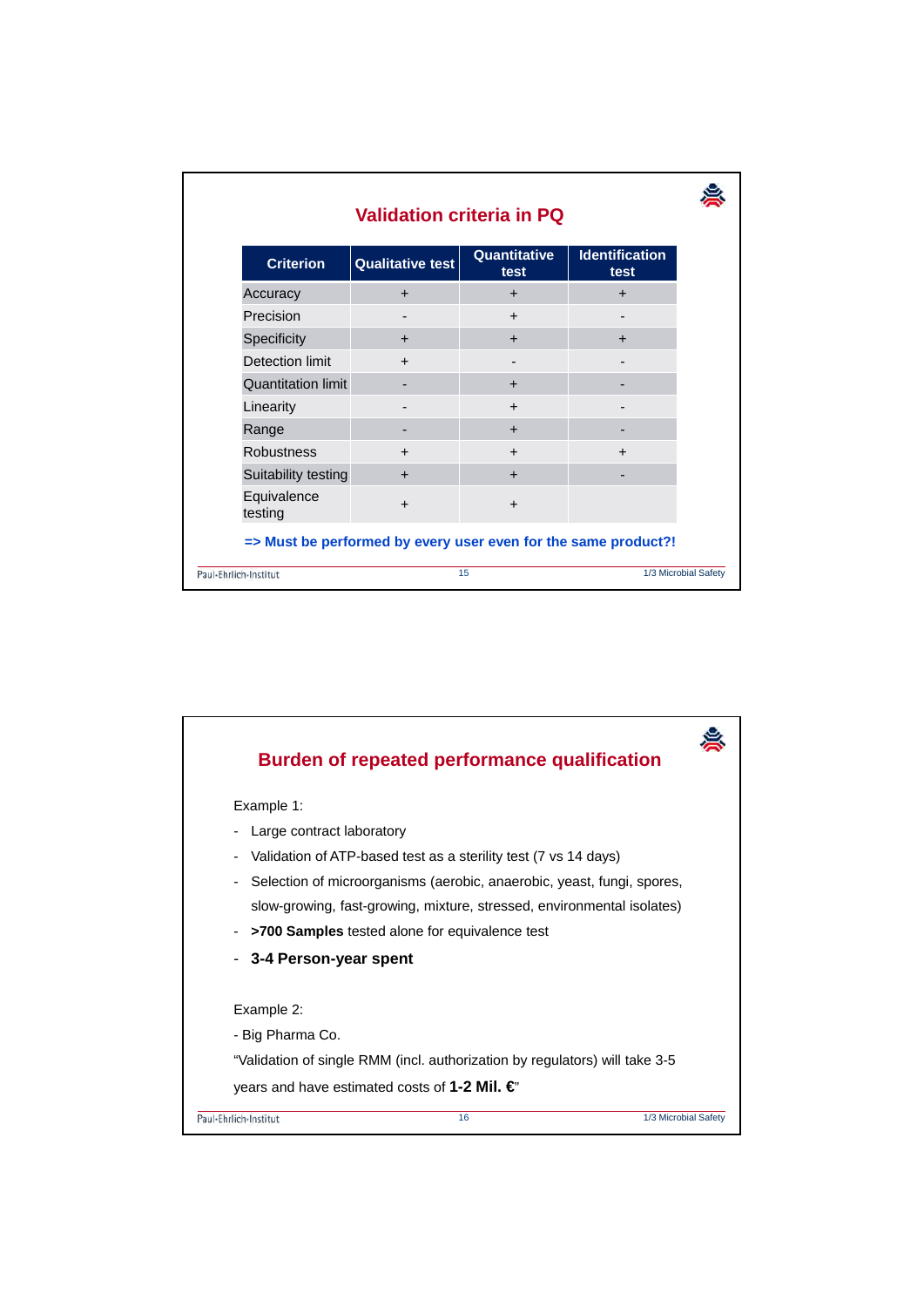

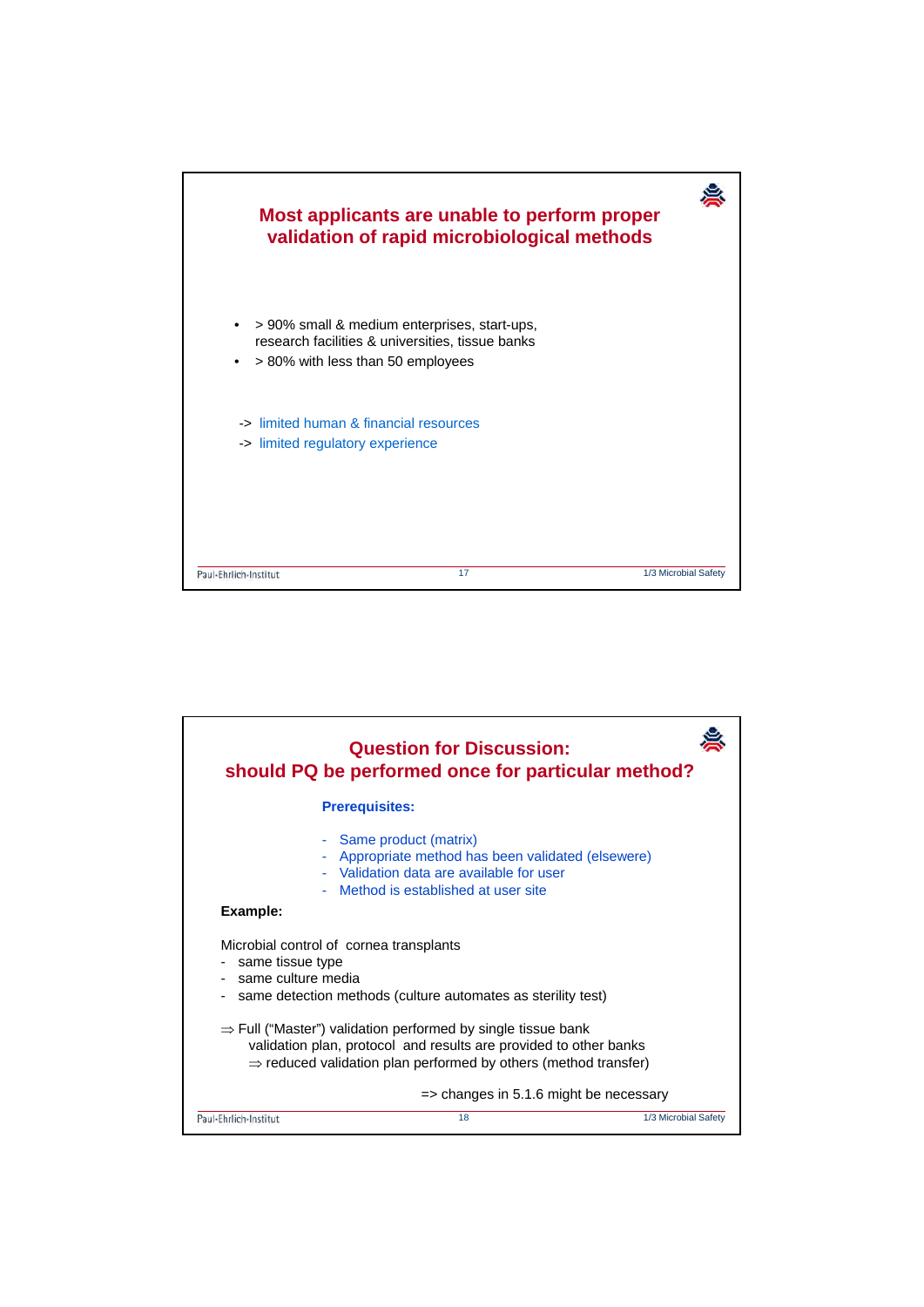